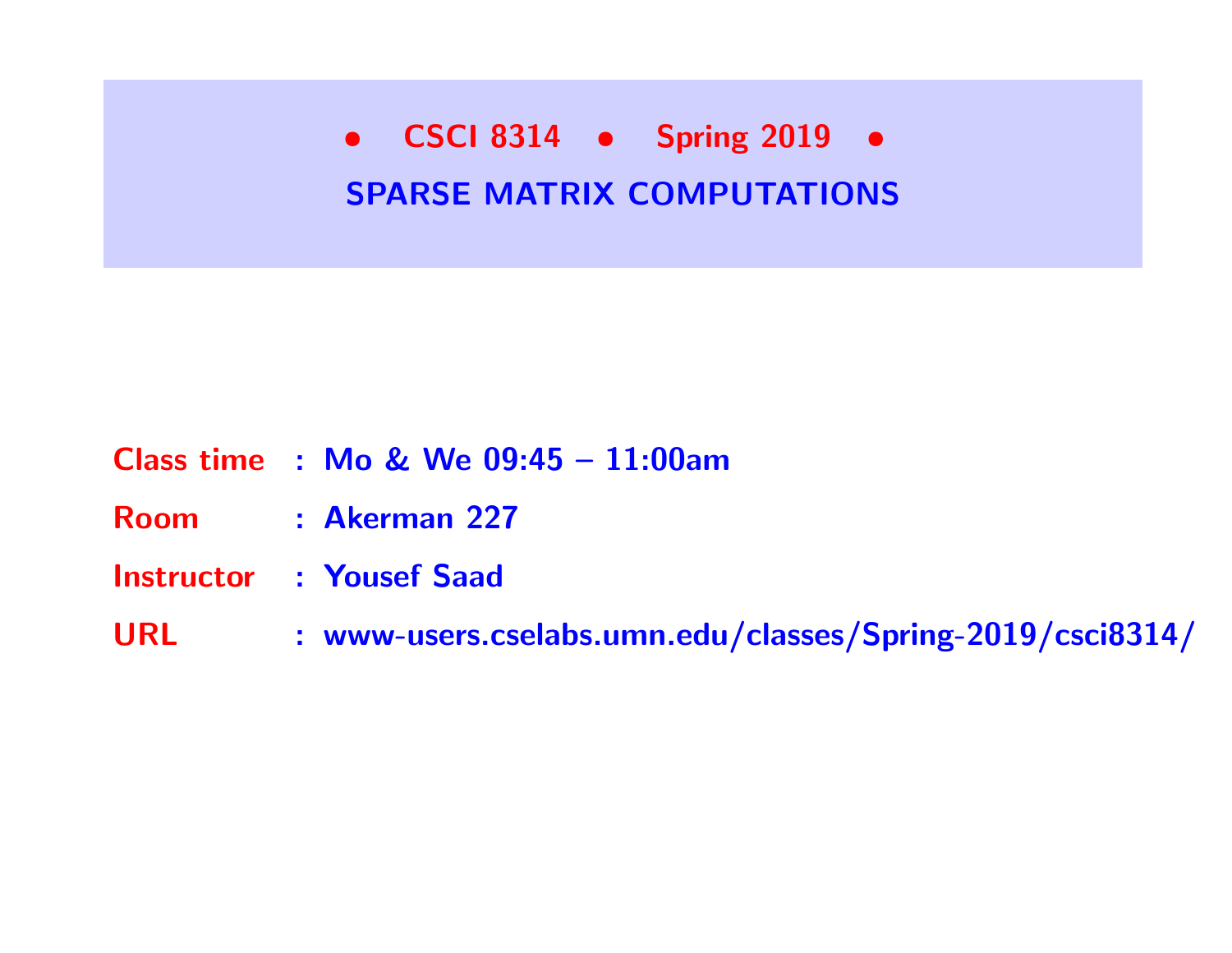## About this class: Objectives

Set 1 An introduction to sparse matrices and sparse matrix computations.

- Sparse matrices;
- Sparse matrix direct methods;
- Graph theory viewpoint; graph theory methods;

Set 2 Iterative methods and eigenvalue problems

- Iterative methods for linear systems
- Algorithms for sparse eigenvalue problems and the SVD
- Possibly: nonlinear equations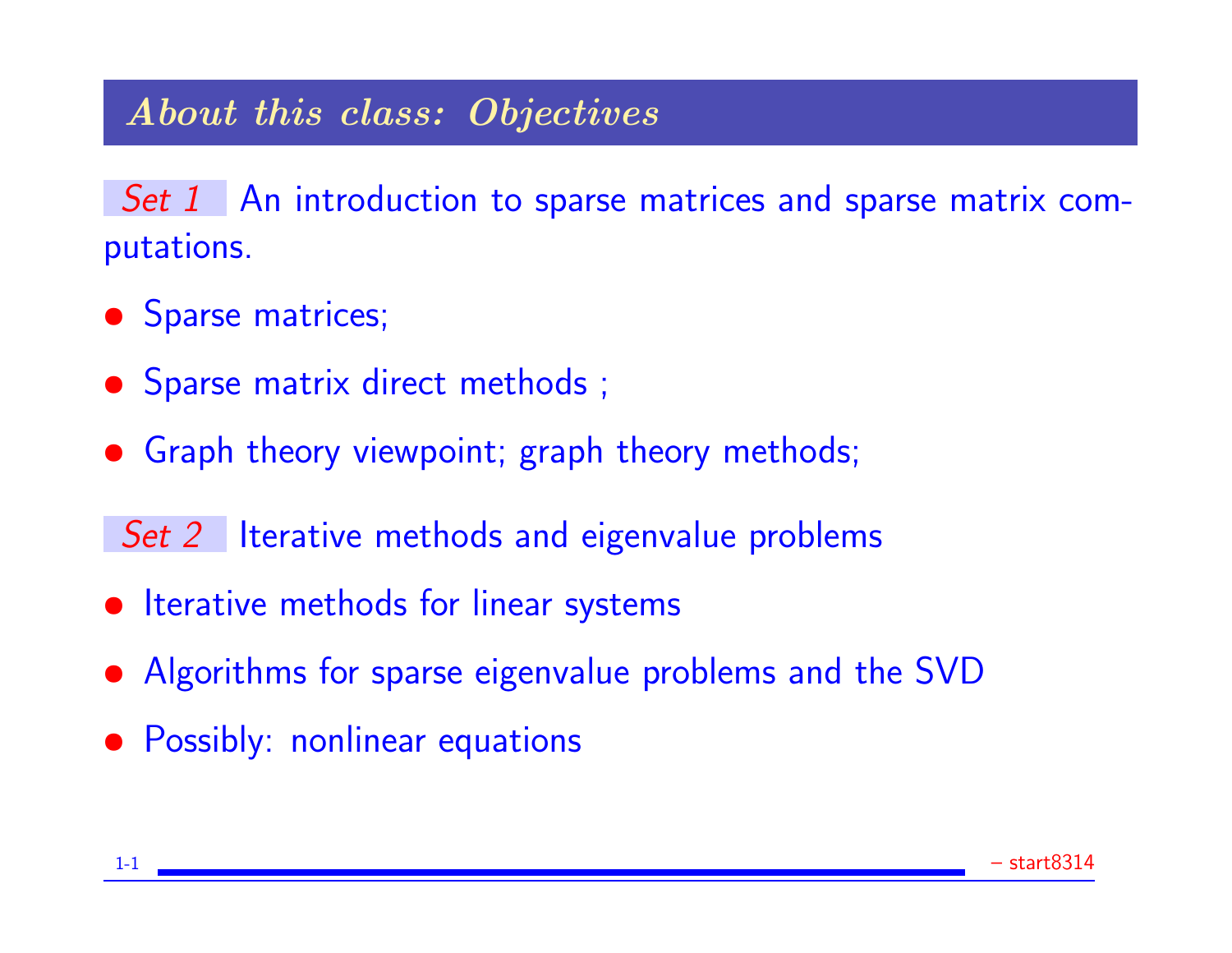## Set 3 Applications of sparse matrix techniques

- Applications of graphs; Graph Laplaceans; Networks ...;
- Standard Applications (PDEs, ..)
- Applications in machine learning
- Data-related applications
- Other instances of sparse matrix techniques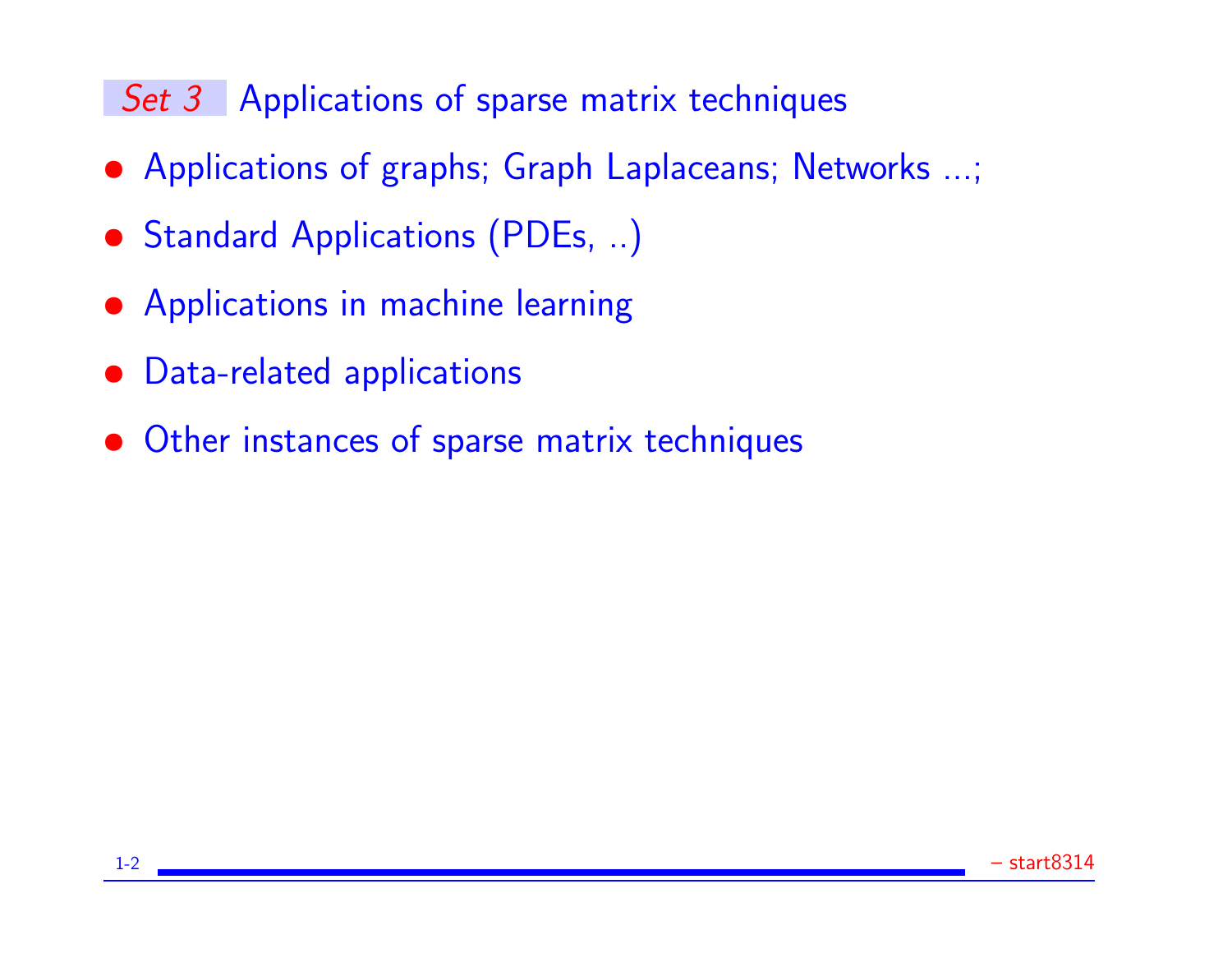## Logistics:

- ▶ We will use Canvas only to post grades
- ▶ Main class web-site is :

www-users.cselabs.umn.edu/classes/Spring-2019/ csci8314/

- ➤ There you will find :
- Lecture notes
- Schedule of assignments/ tests
- Announcements for class,
- On occasion: Exercises [do before indicated class]
- .. and more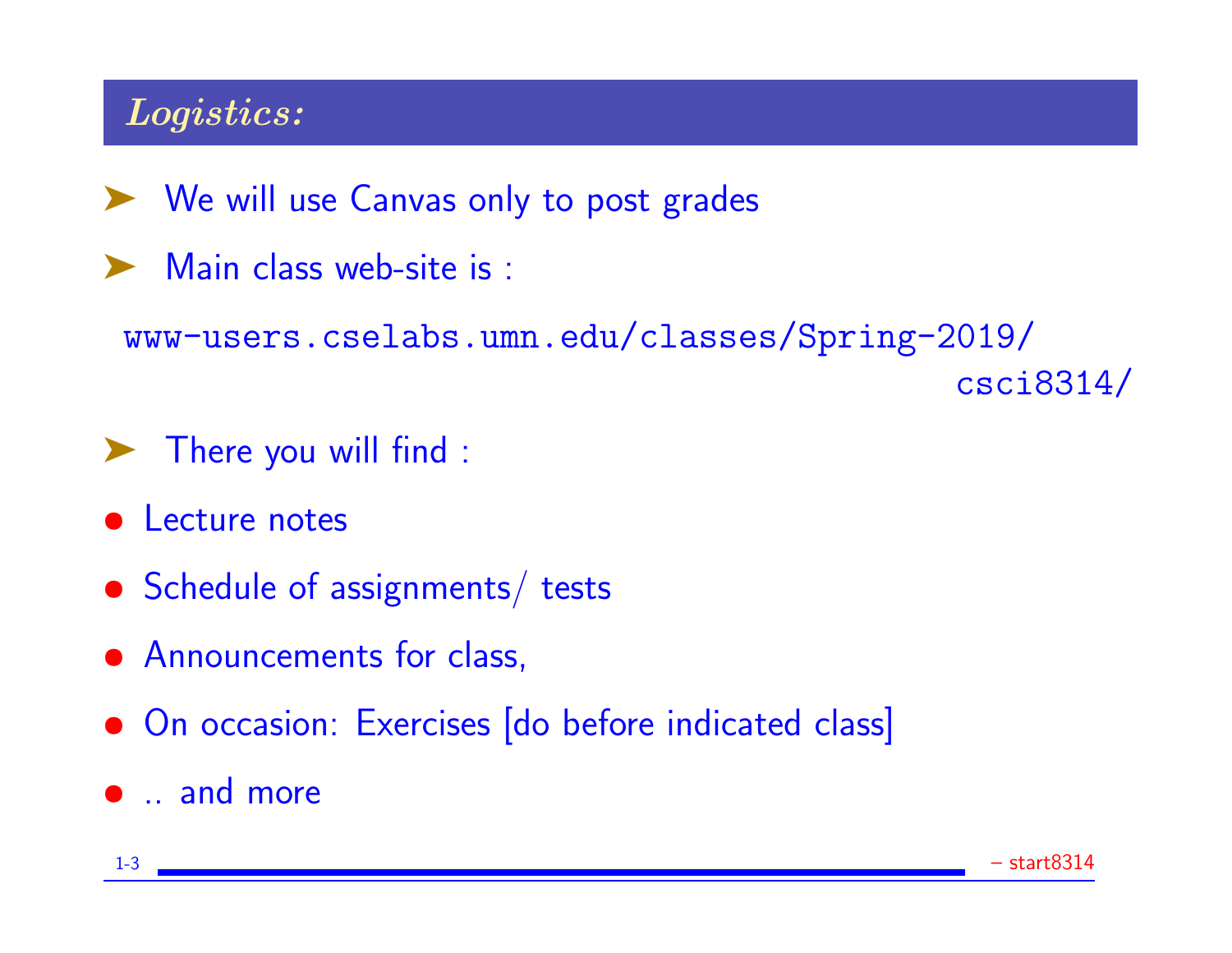➤ Lecture notes (like this first set) will be posted on the class website – usually before the lecture. [if I am late do not hesitate to send me e-mail]

➤ Note: format used in lectures may be formatted differently – but same contents.

➤ Review them to get some understanding if possible before class.

▶ Read the relevant section (s) in the texts or references provided

➤ Lecture note sets are grouped by topics (sections in the textbook) rather than by lecture.

▶ In the notes the symbol <a>
In the notes the symbol <a>
Indicates suggested easy exercises or questions – often [not always] done in class.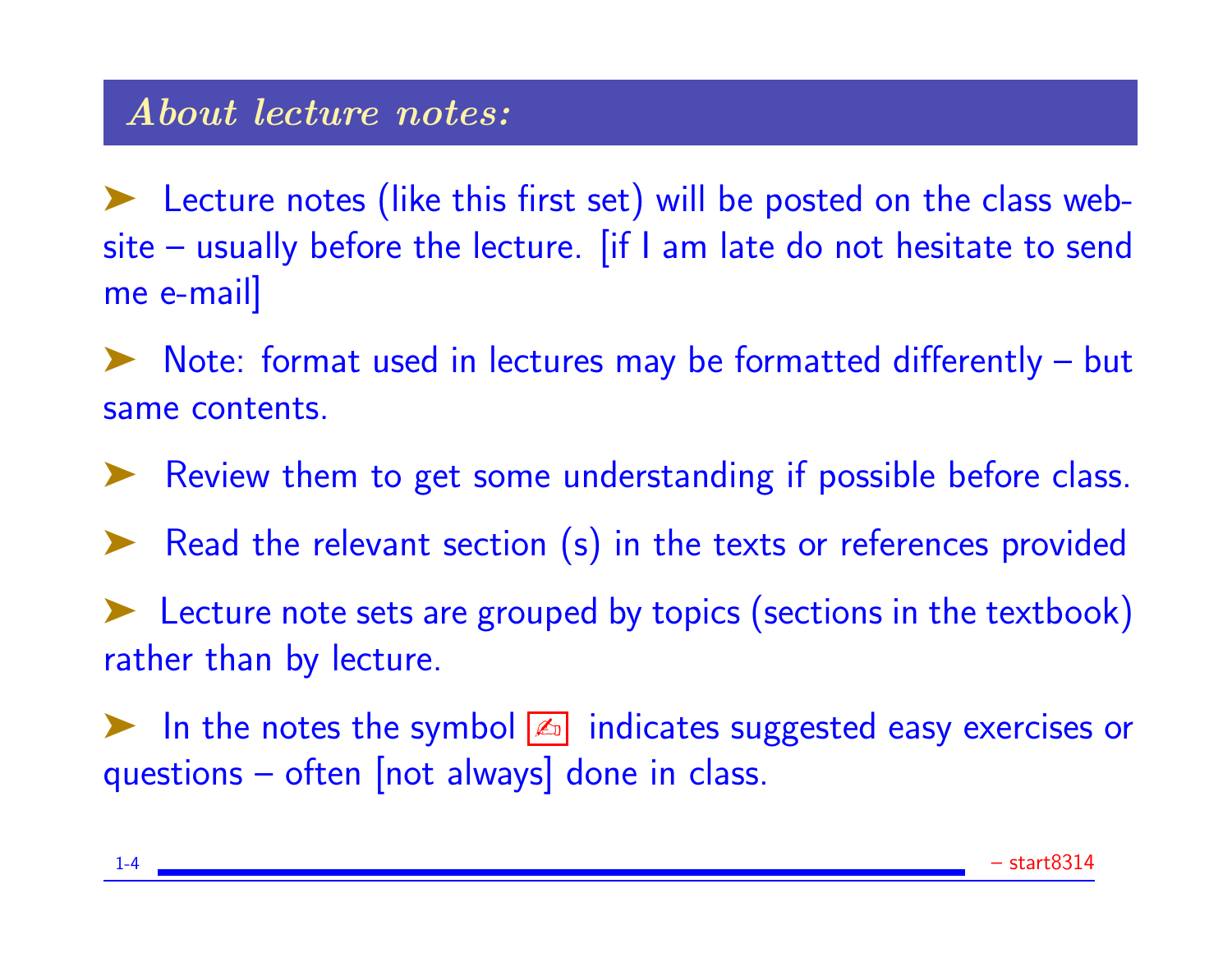Occasional in-class practice exercises

- ▶ Posted in advance see HWs web-page
- ▶ Do them before class. No need to turn in anything.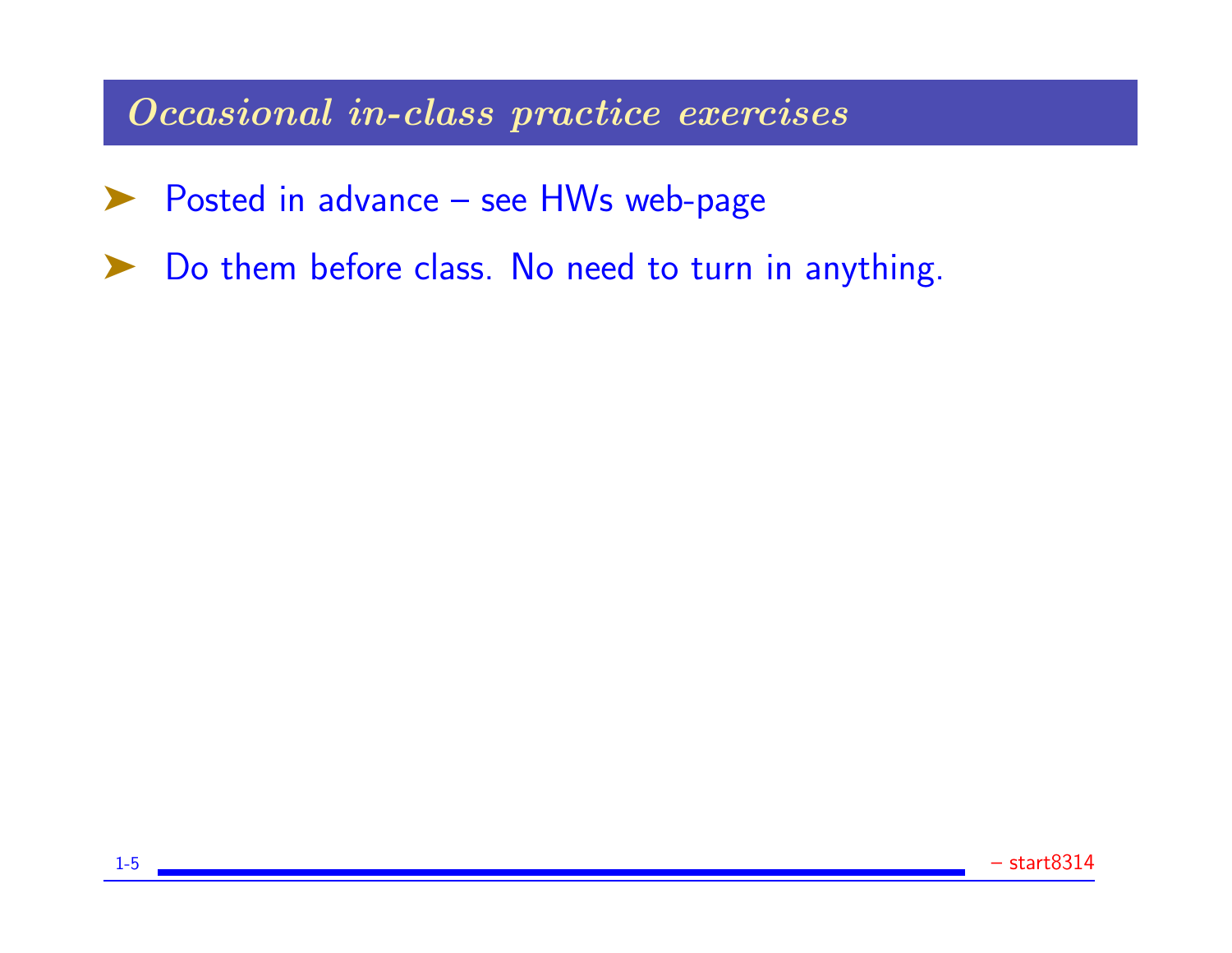## Matlab

- ► We will often use matlab for testing algorithms.
- ➤ Other documents will be posted in the matlab web-site.
- ▶ Most important:
- ➤ .. I post the matlab diaries used for the demos (if any).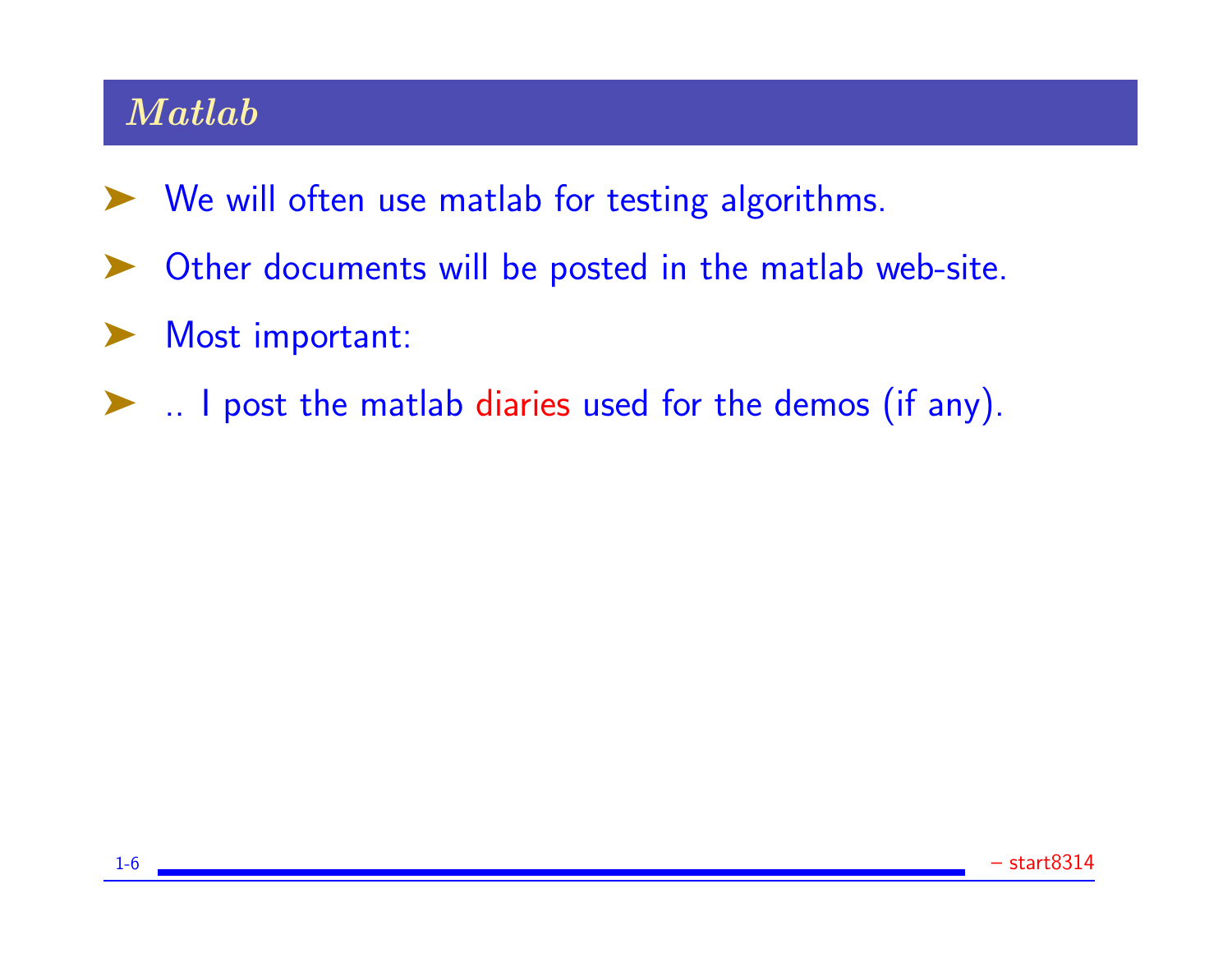# CSCI 8314: SPARSE MATRIX COMPUTATIONS GENERAL INTRODUCTION

- General introduction a little history
- Motivation
- Resources
- What will this course cover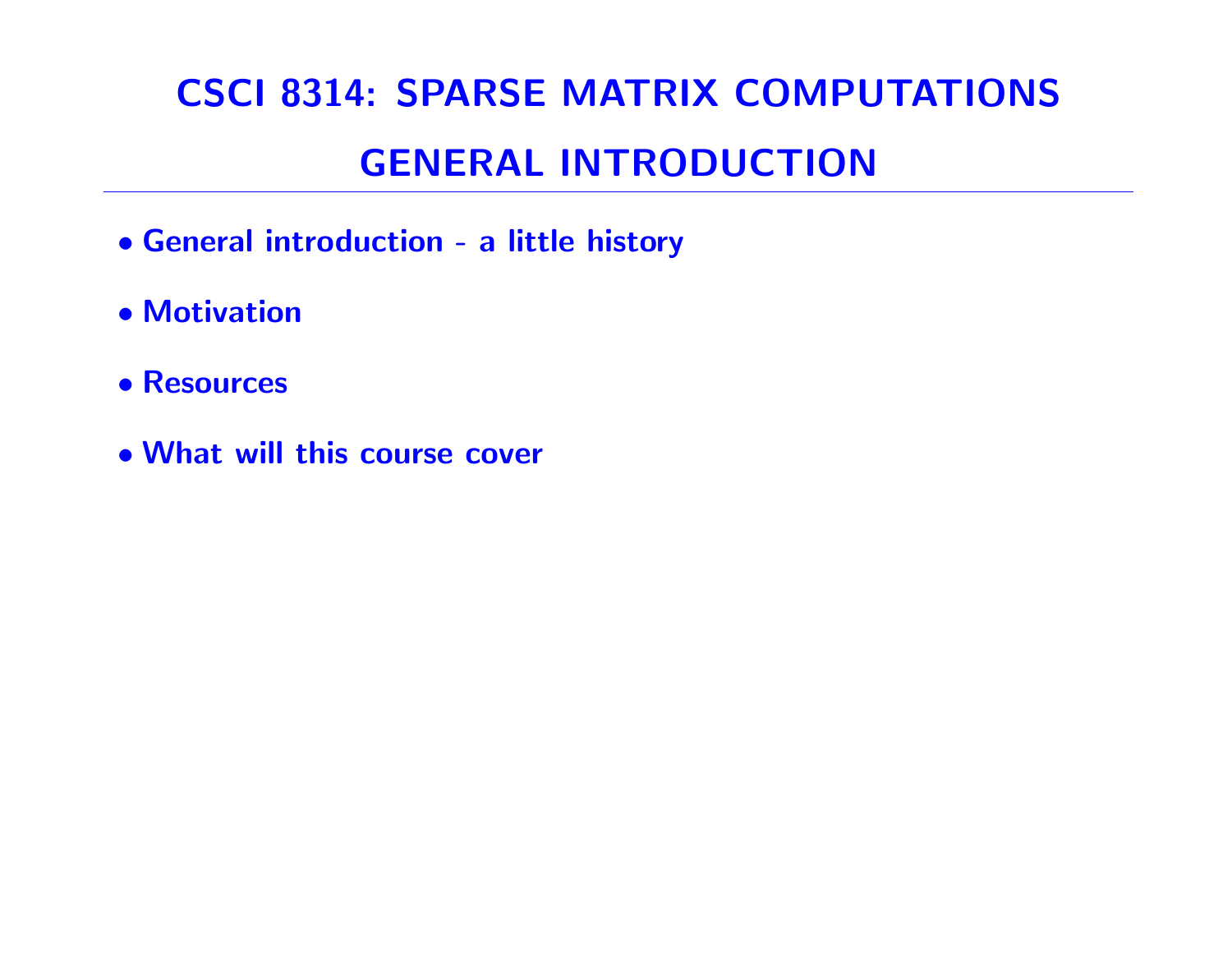#### What this course is about

➤ Solving linear systems and (to a lesser extent) eigenvalue problems with matrices that are sparse.

- ➤ Sparse matrices : matrices with mostly zero entries [details later]
- Many applications of sparse matrices...
- ➤ ... and we are seing more with new applications everywhere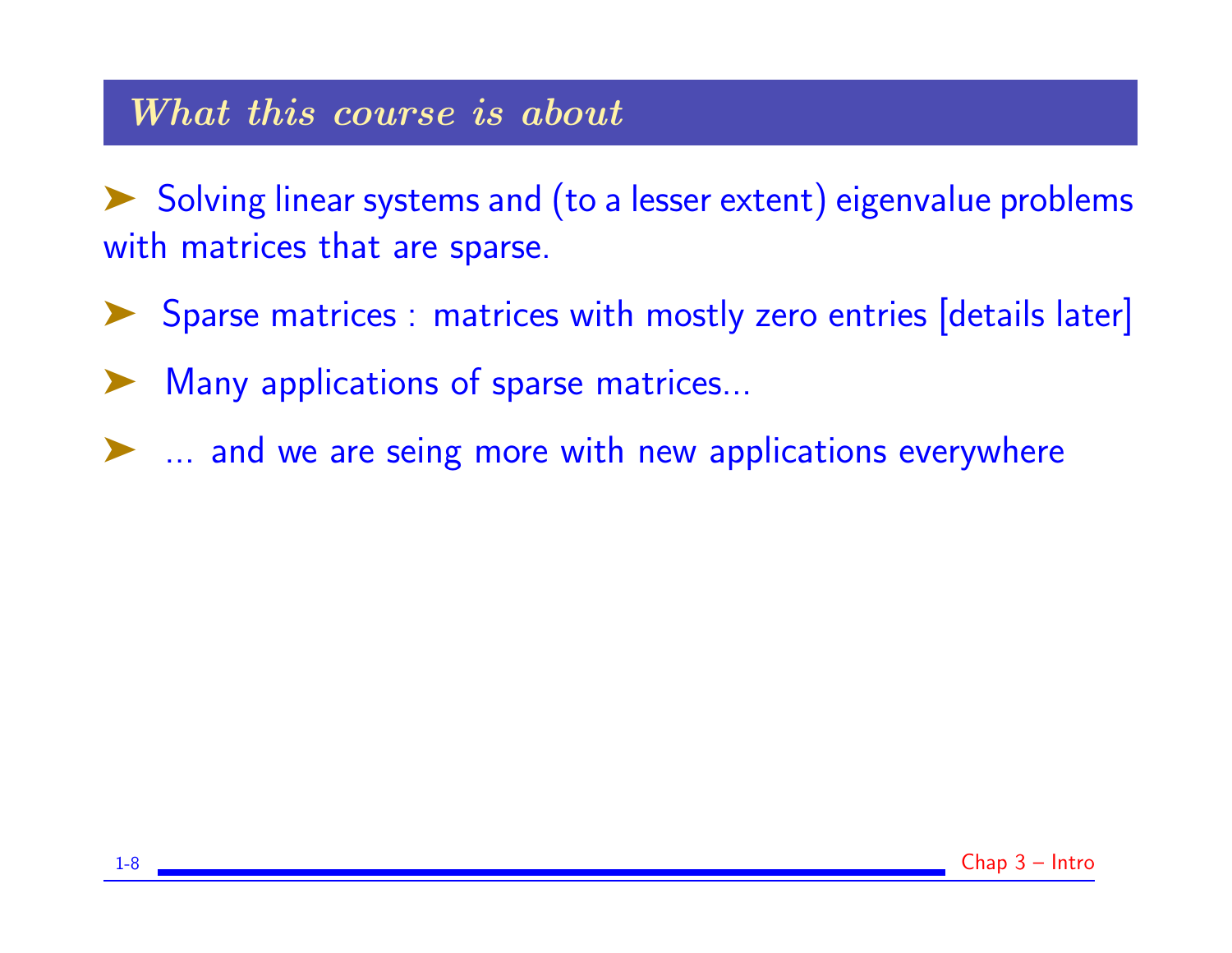## A brief history

Sparse matrices have been identified as important early on – origins of terminology is quite old. Gauss defined the first method for such systems in 1823. Varga used explicitly the term 'sparse' in his 1962 book on iterative methods.

<https://www-users.cs.umn.edu/~saad/PDF/icerm2018.pdf>

Special techniques used for sparse problems coming from Partial Differential Equations

One has to wait until to the 1960s to see the birth of the general technology available today

➤ Graphs introduced as tools for sparse Gaussian elimination in 1961 [Seymour Parter]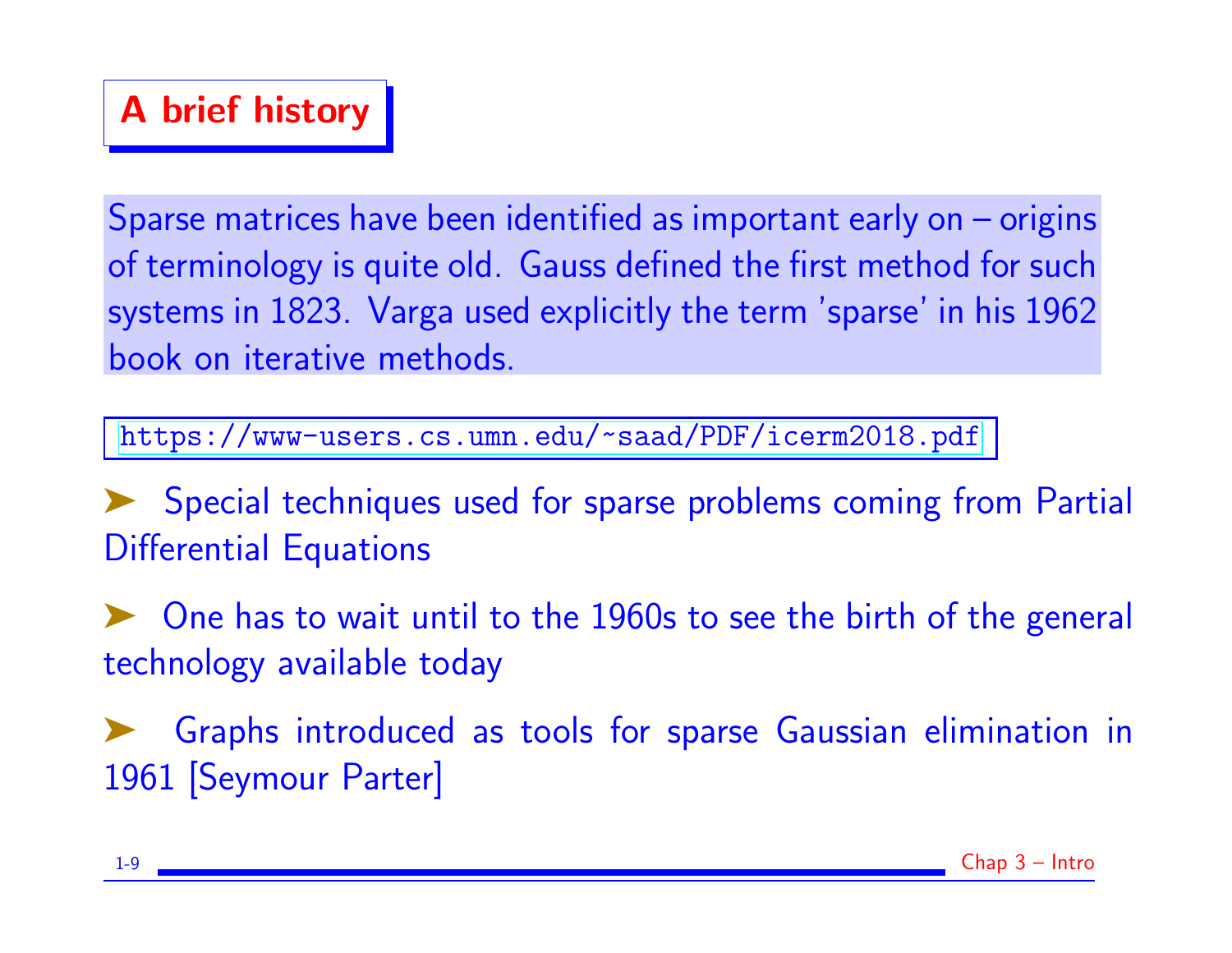➤ Early work on reordering for banded systems, envelope methods ➤ Various reordering techniques for general sparse matrices introduced.

- Minimal degree ordering [Markowitz 1957] ...
- ➤ ... later used in Harwell MA28 code [Duff] released in 1977.
- ➤ Tinney-Walker Minimal degree ordering for power systems [1967]
- ➤ Nested Dissection [A. George, 1973]
- SPARSPAK [commercial code, Univ. Waterloo]
- Elimination trees, symbolic factorization, ...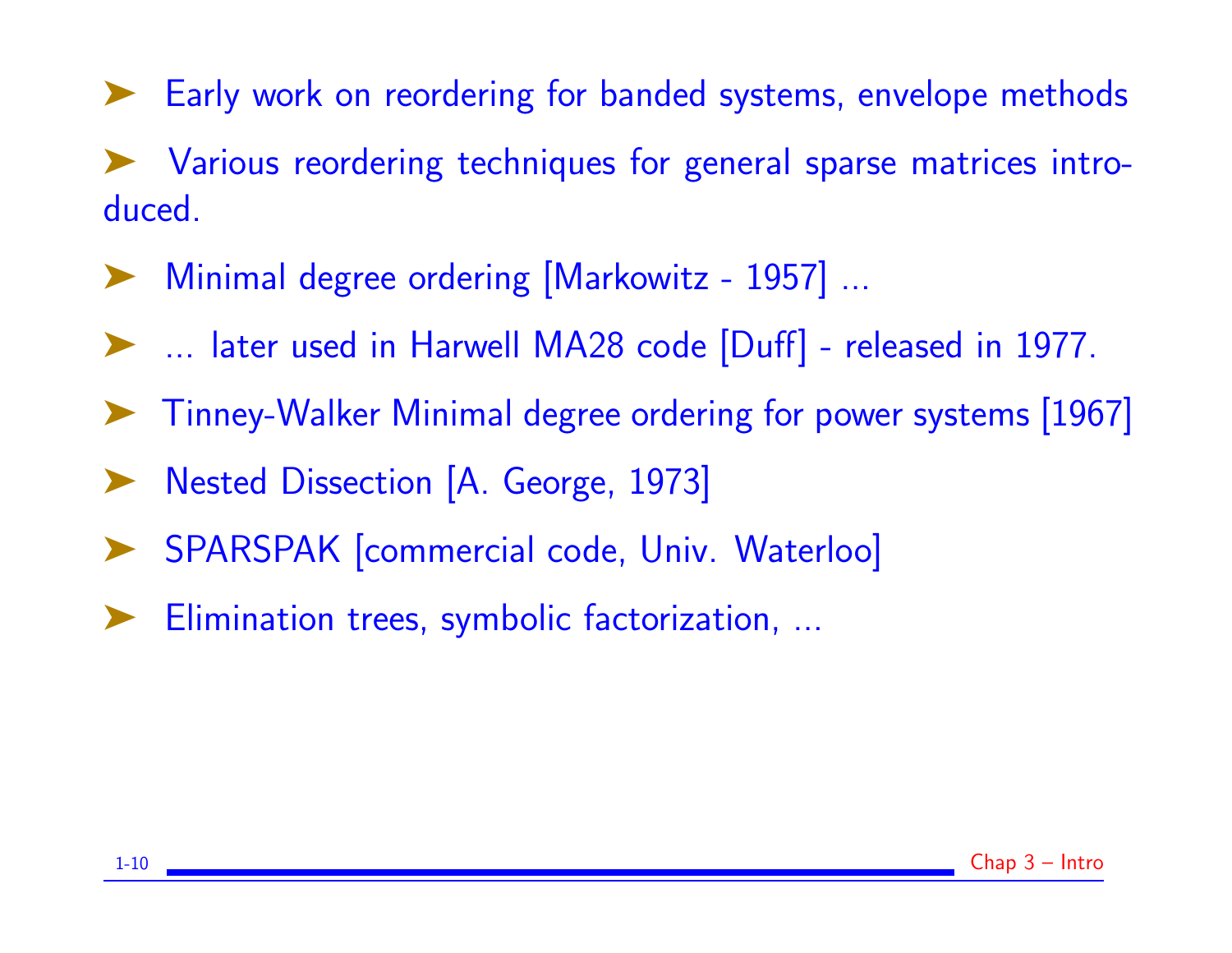#### History: development of iterative methods

- 1950s up to 1970s : focus on "relaxation" methods
- Development of 'modern' iterative methods took off in the mid-70s. but...
- ➤ ... The main ingredients were in place earlier [late 40s, early 50s: Lanczos; Arnoldi ; Hestenes (a local!) and Stiefel; ....]
- ➤ The next big advance was the push of 'preconditioning': in effect a way of combining iterative and (approximate) direct methods – [Meijerink and Van der Vorst, 1977]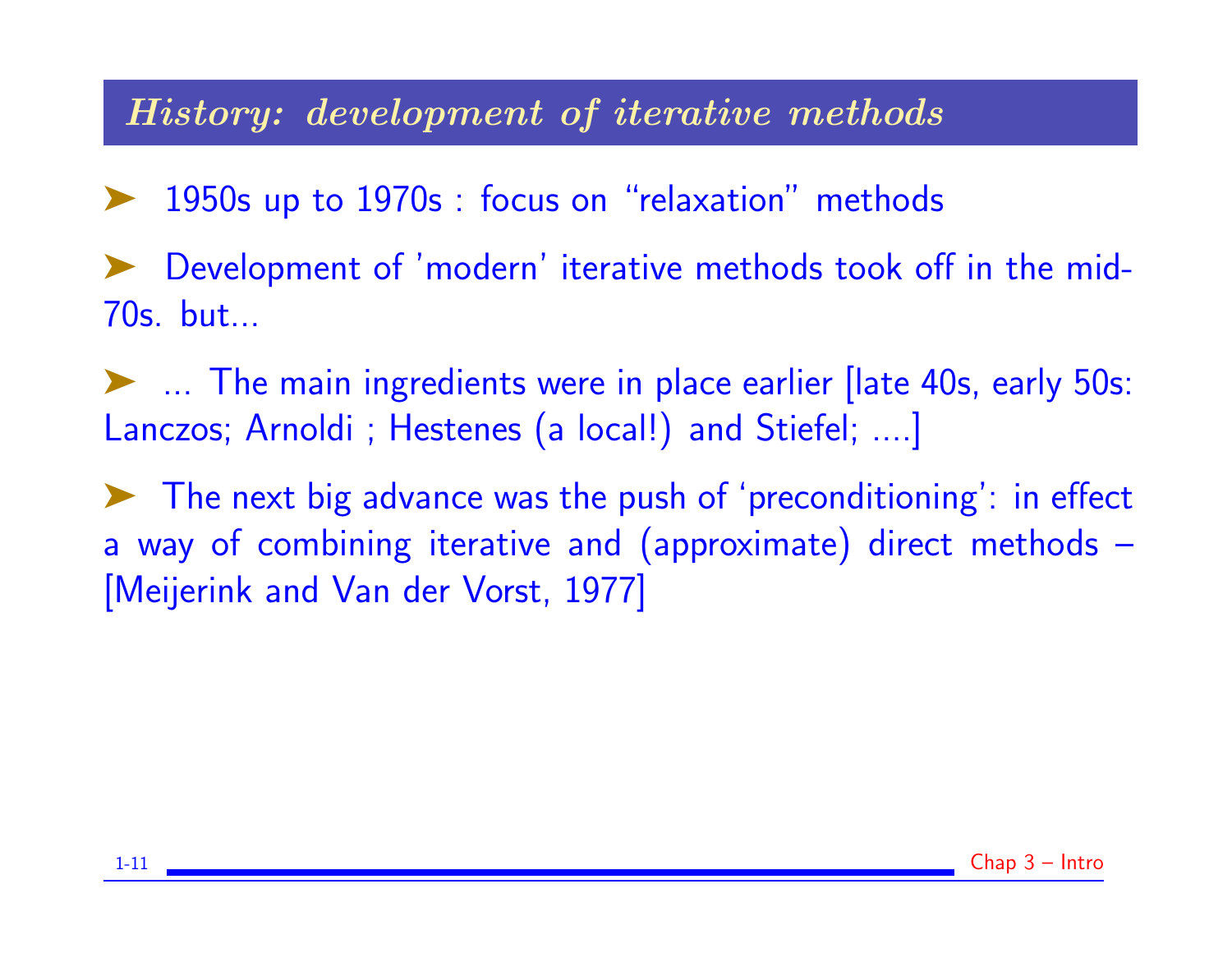## History: eigenvalue problems

➤ Another parallel branch was followed in sparse techniques for large eigenvalue problems.

➤ A big problem in 1950s and 1960s : flutter of airplane wings.. This leads to a large (sparse) eigenvalue problem

➤ Overlap between methods for linear systems and eigenvalue problems [Lanczos, Arnoldi]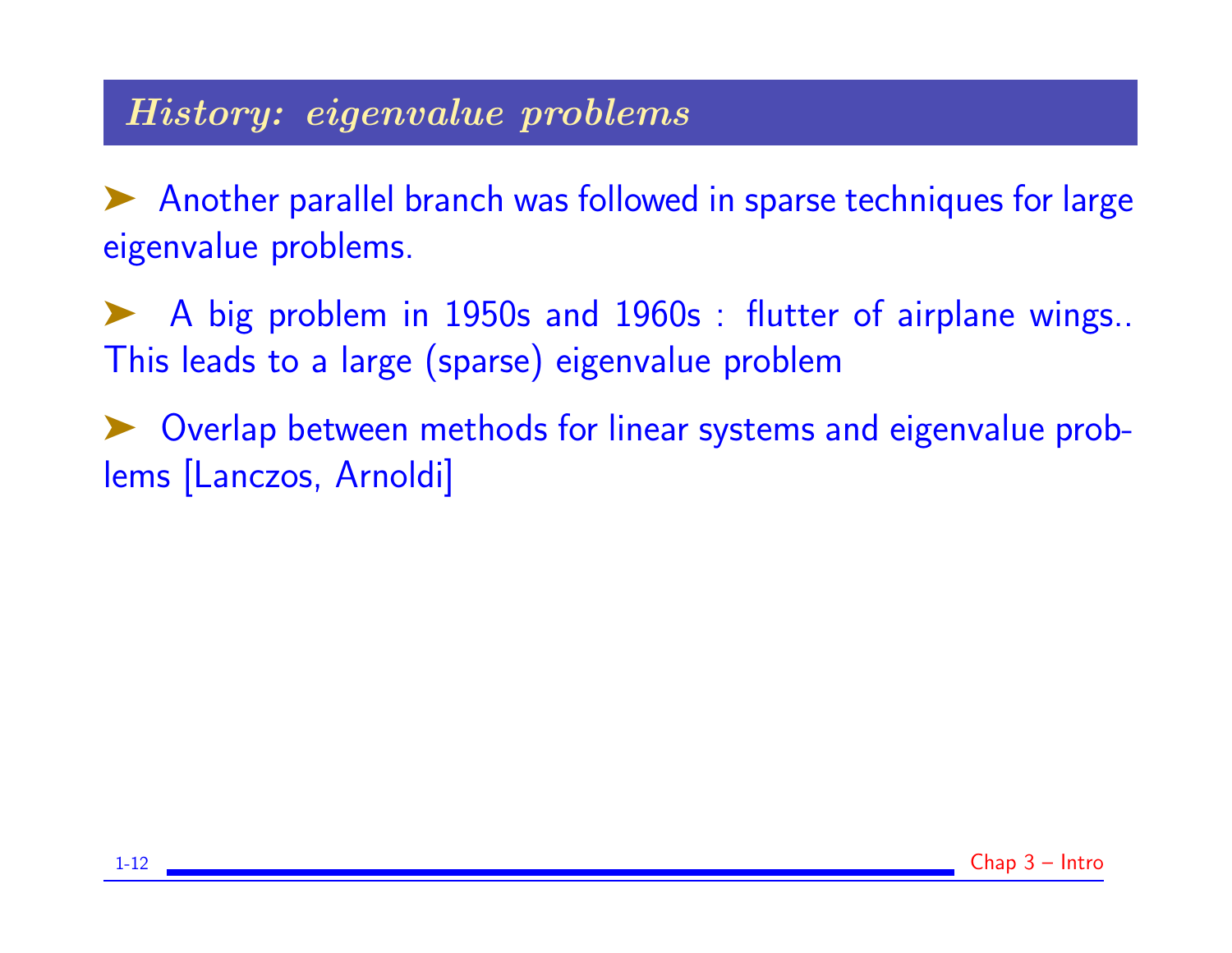#### Resources

[See the "links" page in the course web-site]

➤ Matrix market

<http://math.nist.gov/MatrixMarket/>

➤ SuiteSparse site (Formerly : Florida collection)

<http://faculty.cse.tamu.edu/davis/suitesparse.html>

▶ SPARSKIT, etc.

<http://www.cs.umn.edu/~saad/software>

1-13 Chap 3 – Intro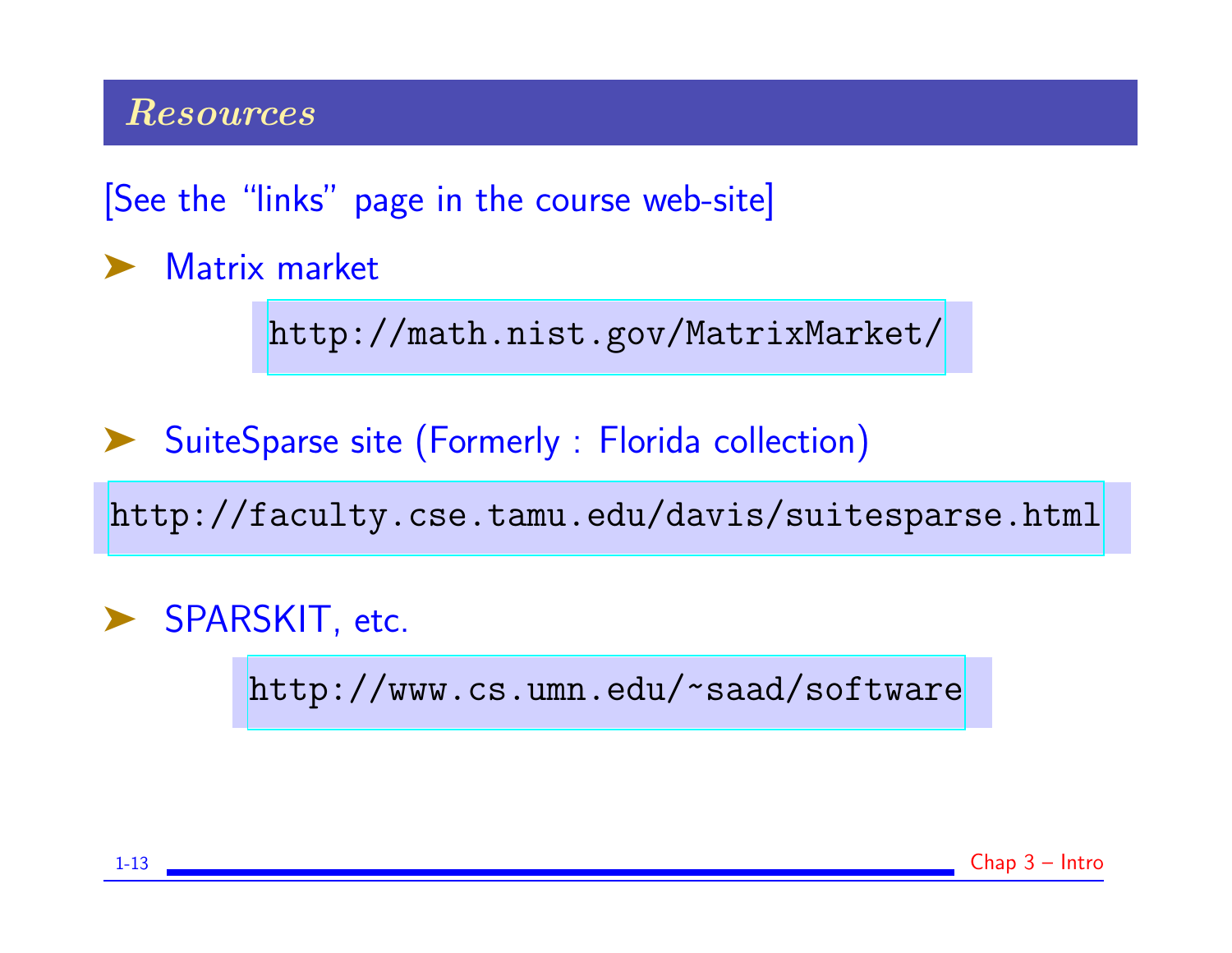#### Resources – continued

Books: on sparse direct methods.

- Book by Tim Davis [SIAM, 2006] see syllabus for info
- Best reference [old, out-of print, but still the best]:
- Alan George and Joseph W-H Liu, Computer Solution of Large Sparse Positive Definite Systems, Prentice-Hall, 1981. Englewood Cliffs, NJ.
- ➤ Of interest mostly for references:
- I. S. Duff and A. M. Erisman and J. K. Reid, Direct Methods for Sparse Matrices, Clarendon press, Oxford, 1986.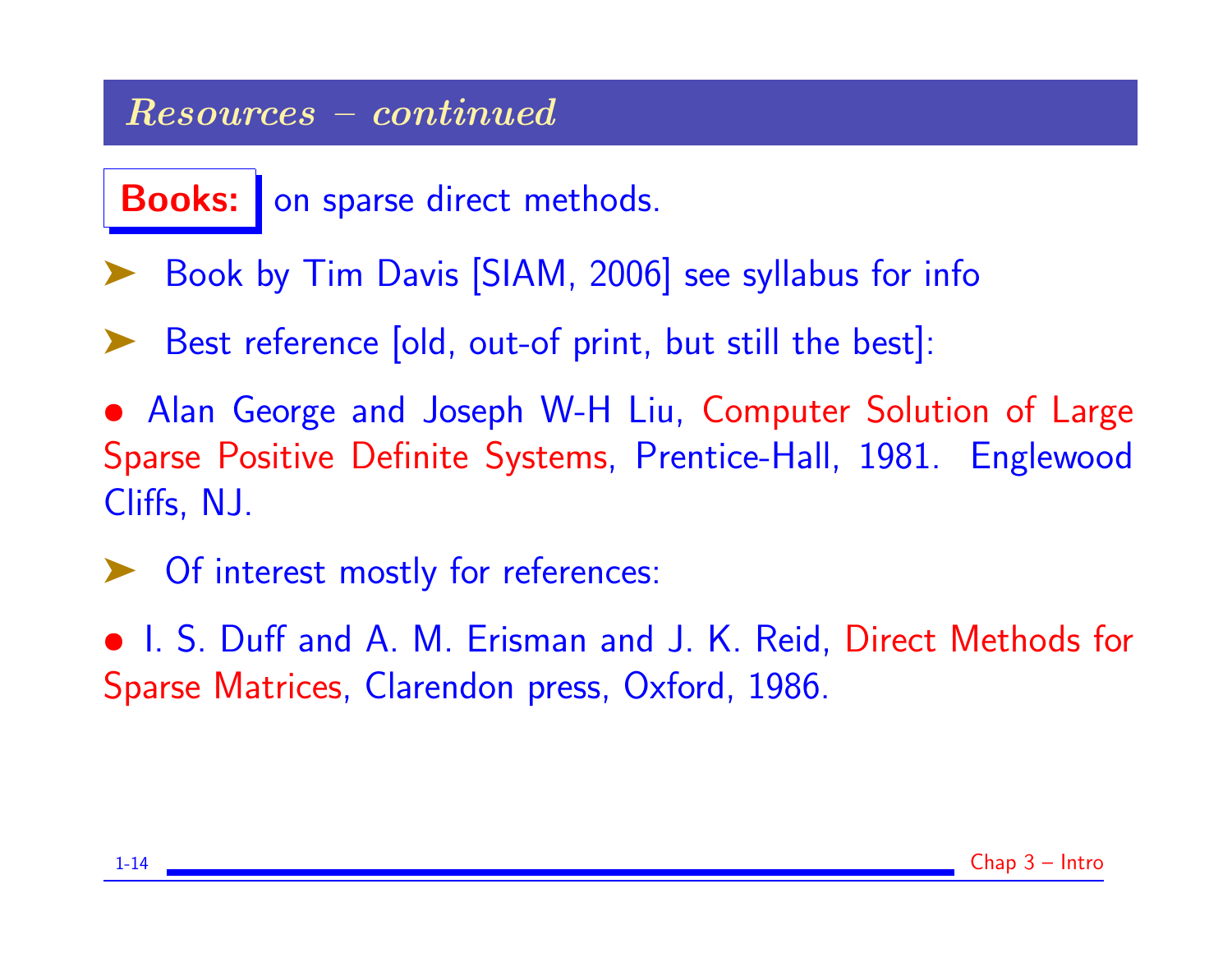## Overall plan for the class

➤ We will begin by sparse matrices in general, their origin, storage, manipulation, etc..

- ► Graph theory viewpoint
- ➤ We will then spend some time on sparse direct methods

➤ .. back to graphs: Graph Laplaceans and applications; Networks; ...

- ➤ .. and then on eigenvalue problems and
- ➤ ... iterative methods for linear systems
- ▶ ... Plan is still in progress.

1-15 Chap 3 – Intro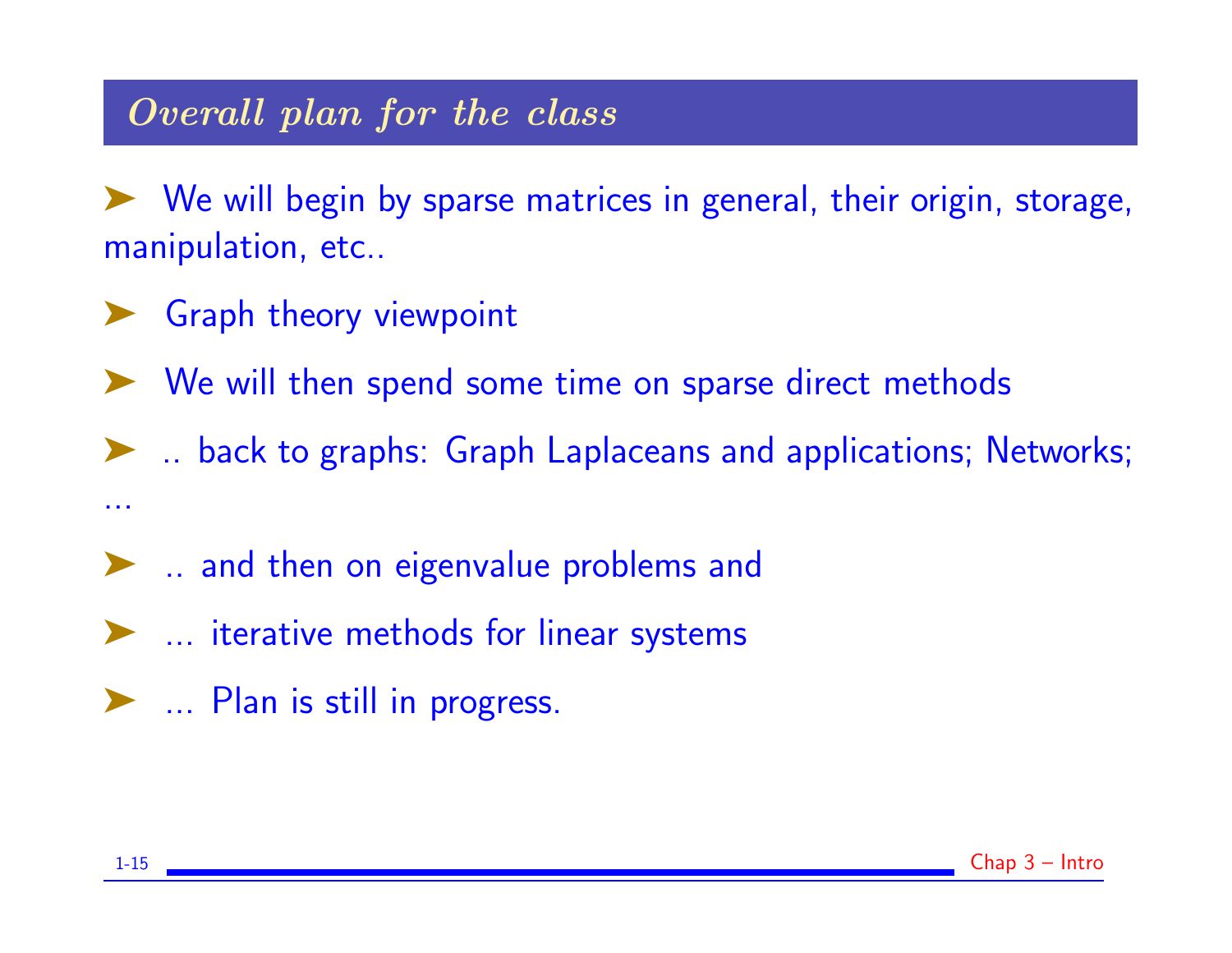- See Chap. 3 of text
- See the "links" page on the class web-site
- See also the various sparse matrix sites.
- Introduction to sparse matrices
- Sparse matrices in matlab –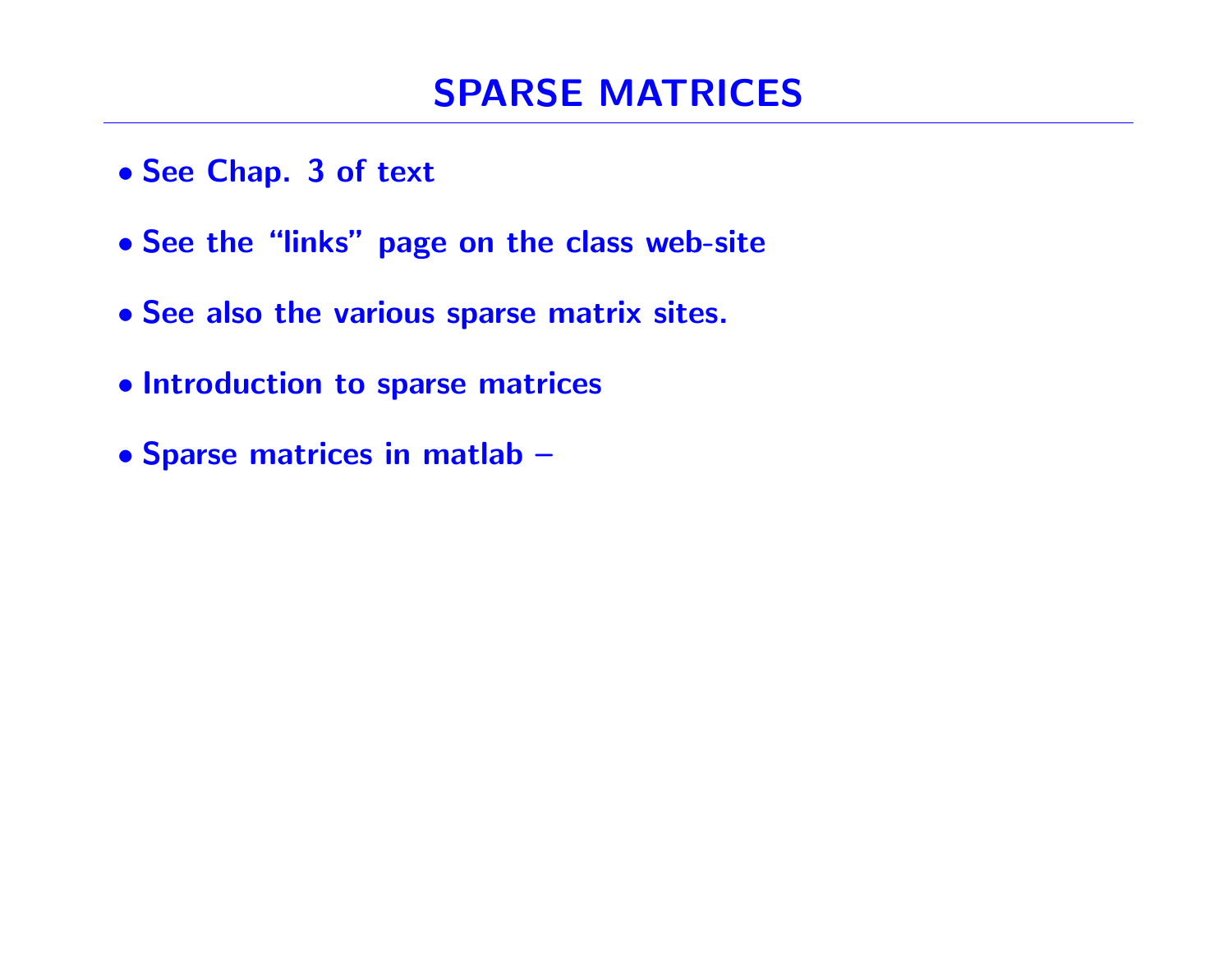## What are sparse matrices?



Pattern of a small sparse matrix

1-17 Chap 3 – sparse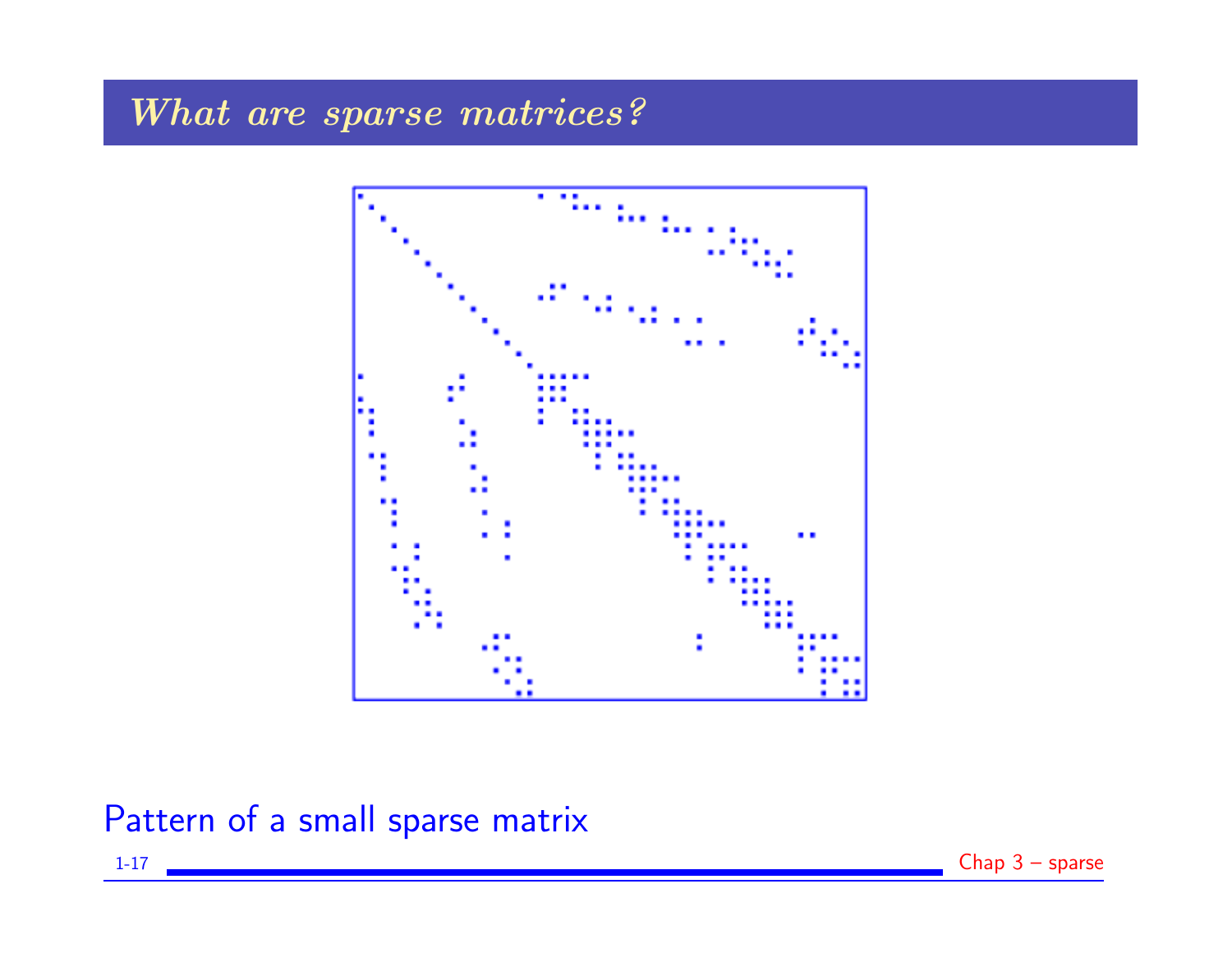➤ Vague definition: matrix with few nonzero entries

For all practical purposes: an  $m \times n$  matrix is sparse if it has  $O(\min(m, n))$  nonzero entries.

➤ This means roughly a constant number of nonzero entries per row and column -

 $\blacktriangleright$  This definition excludes a large class of matrices that have  $O(\log(n))$ nonzero entries per row.

Other definitions use a slow growth of nonzero entries with respect to  $n$  or  $m$ .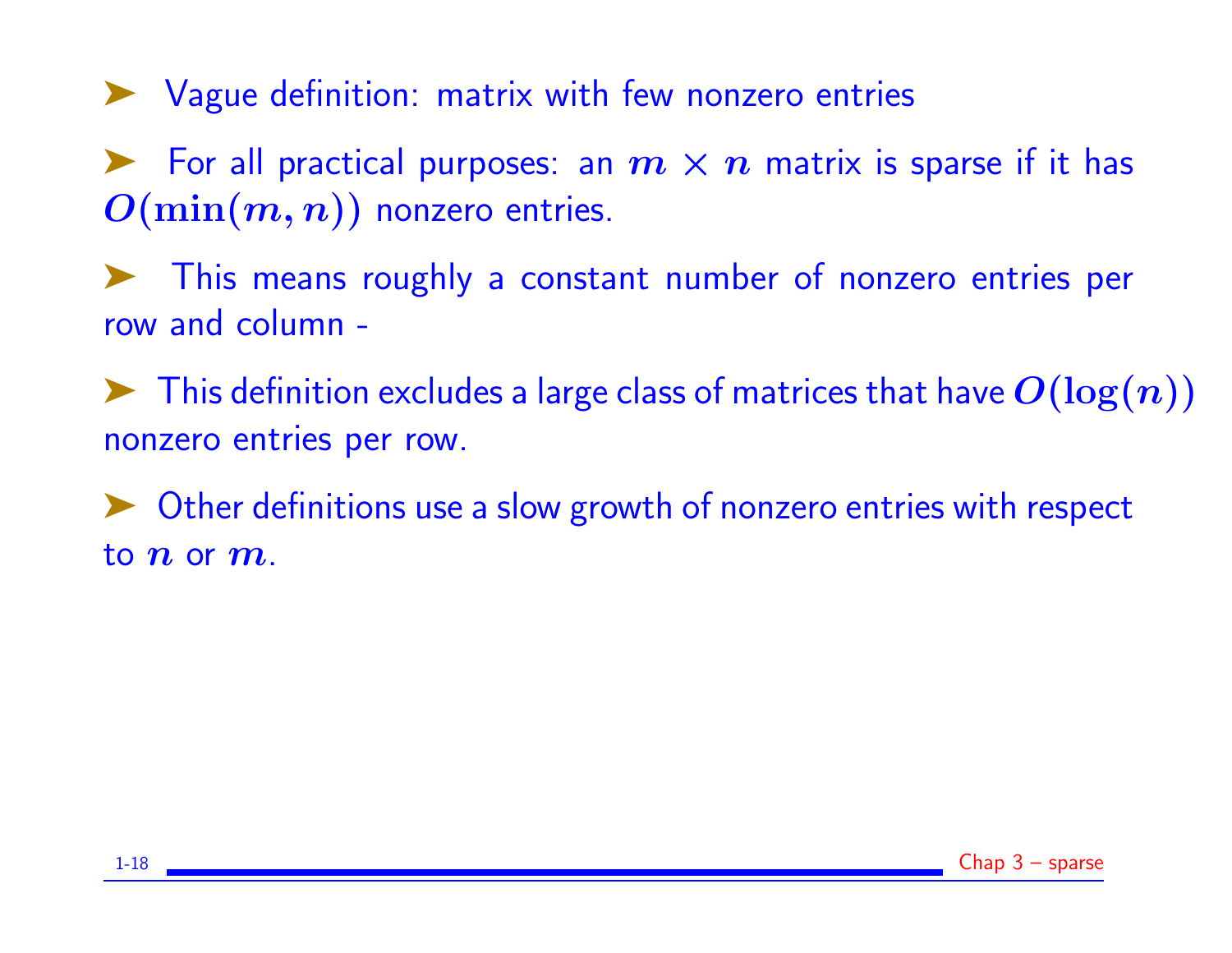''..matrices that allow special techniques to take advantage of the large number of zero elements." (J. Wilkinson)

## A few applications which lead to sparse matrices:

Structural Engineering, Computational Fluid Dynamics, Reservoir simulation, Electrical Networks, optimization, Google Page rank, information retrieval (LSI), circuit similation, device simulation, .....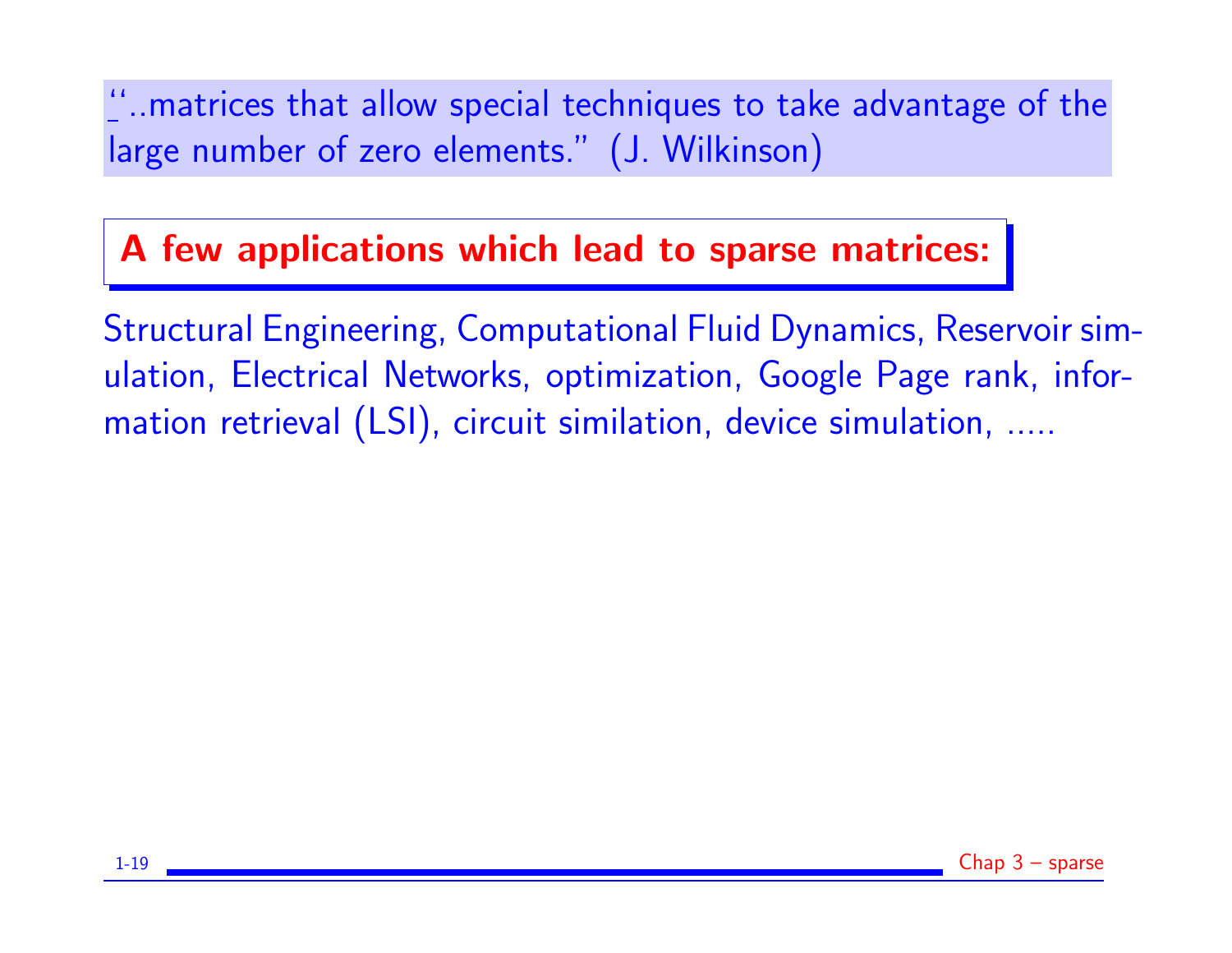## Goal of Sparse Matrix Techniques

➤ To perform standard matrix computations economically i.e., without storing the zeros of the matrix.

**Example:**  $\vert$  To add two square dense matrices of size n requires  $\overline{O(n^2)}$  operations. To add two sparse matrices  $A$  and  $B$  requires  $O(nnz(A) + nnz(B))$  where  $nnz(X)$  = number of nonzero elements of a matrix  $X$ .

➤ For typical Finite Element /Finite difference matrices, number of nonzero elements is  $O(n)$ .

Remark: ization may be reasonably sparse (if a good technique  $\boldsymbol{A}^{-1}$  is usually dense, but  $\boldsymbol{L}$  and  $\boldsymbol{U}$  in the <code>LU</code> factoris used)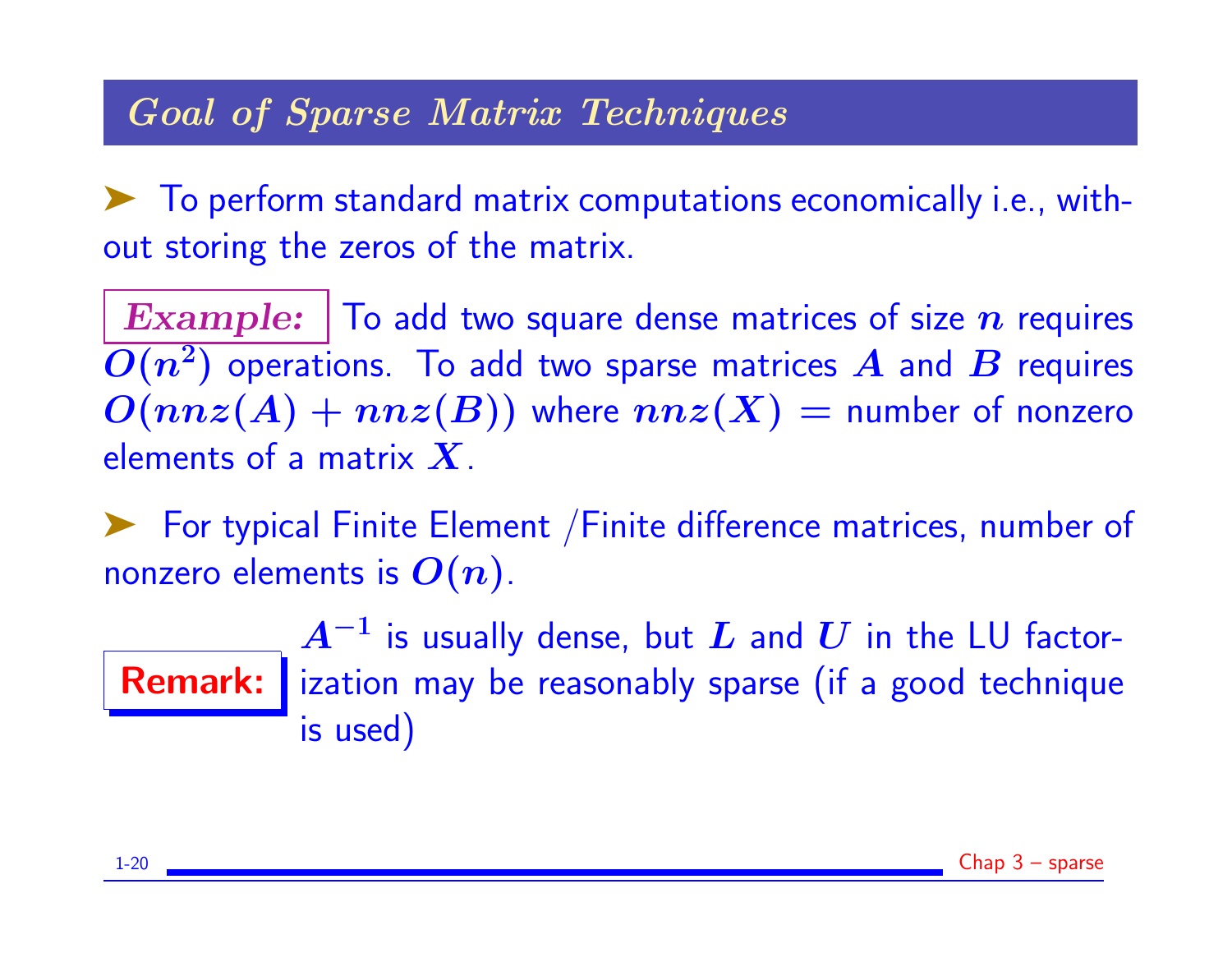## Nonzero patterns of a few sparse matrices





ARC130: Unsymmetric matrix from laser problem. a.r.curtis, oct 1974 SHERMAN5: fully implicit black oil simulator 16 by 23 by 3 grid, 3 unk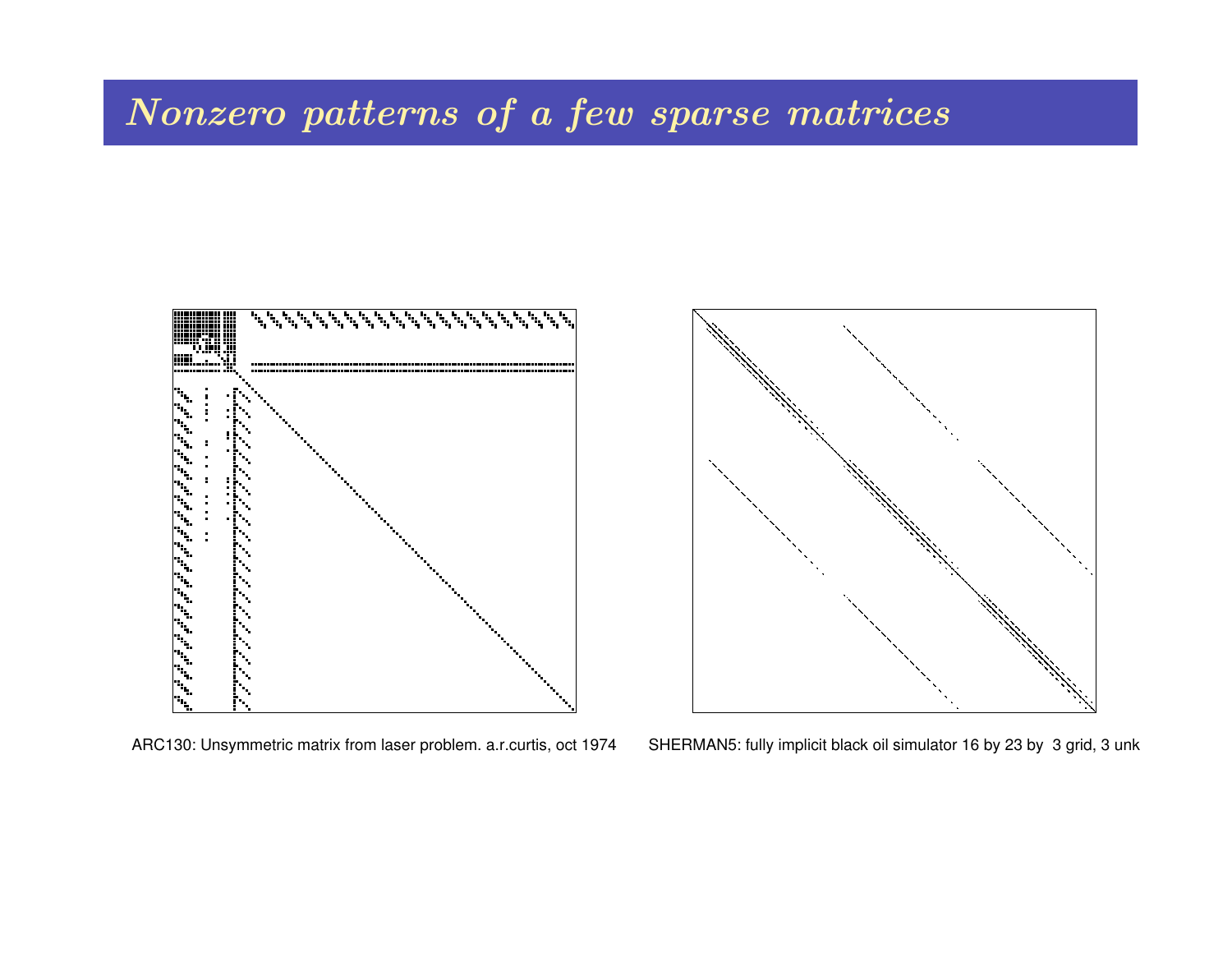

PORES3: Unsymmetric MATRIX FROM PORES



BP\_1000: UNSYMMETRIC BASIS FROM LP PROBLEM BP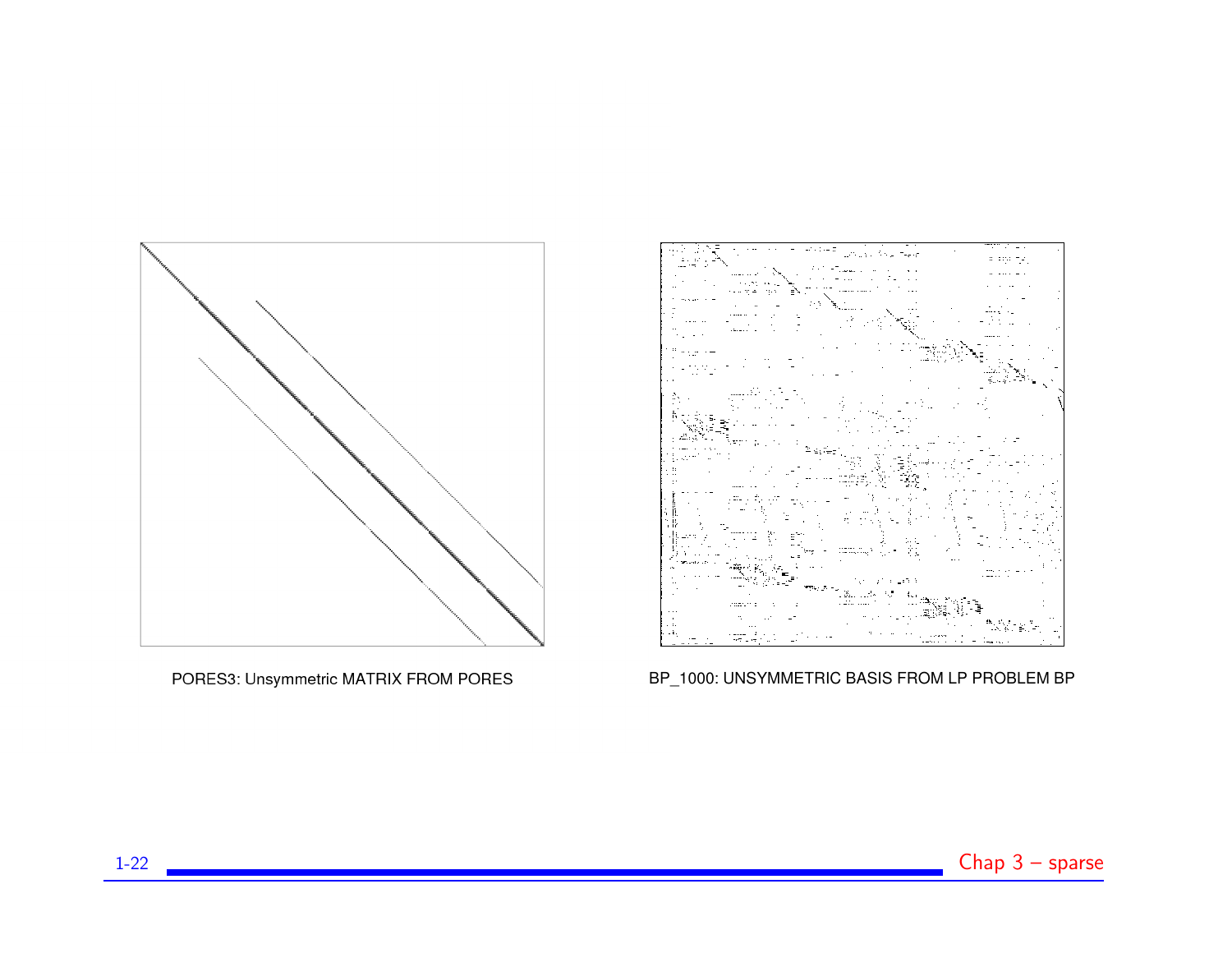➤ Two types of matrices: structured (e.g. Sherman5) and unstructured (e.g. BP<sub>-1000)</sub>

➤ The matrices PORES3 and SHERMAN5 are from Oil Reservoir Simulation. Often: 3 unknowns per mesh point (Oil , Water saturations, Pressure). Structured matrices.

➤ 40 years ago reservoir simulators used rectangular grids.

➤ Modern simulators: Finer, more complex physics ➤ harder and larger systems. Also: unstructured matrices

A naive but representative challenge problem:  $100 \times 100 \times 100$ grid  $+$  about  $10$  unknowns per grid point  $\blacktriangleright\;N\approx 10^7$ , and  $nnz\approx 10^7$  $7 \times 10^8$ .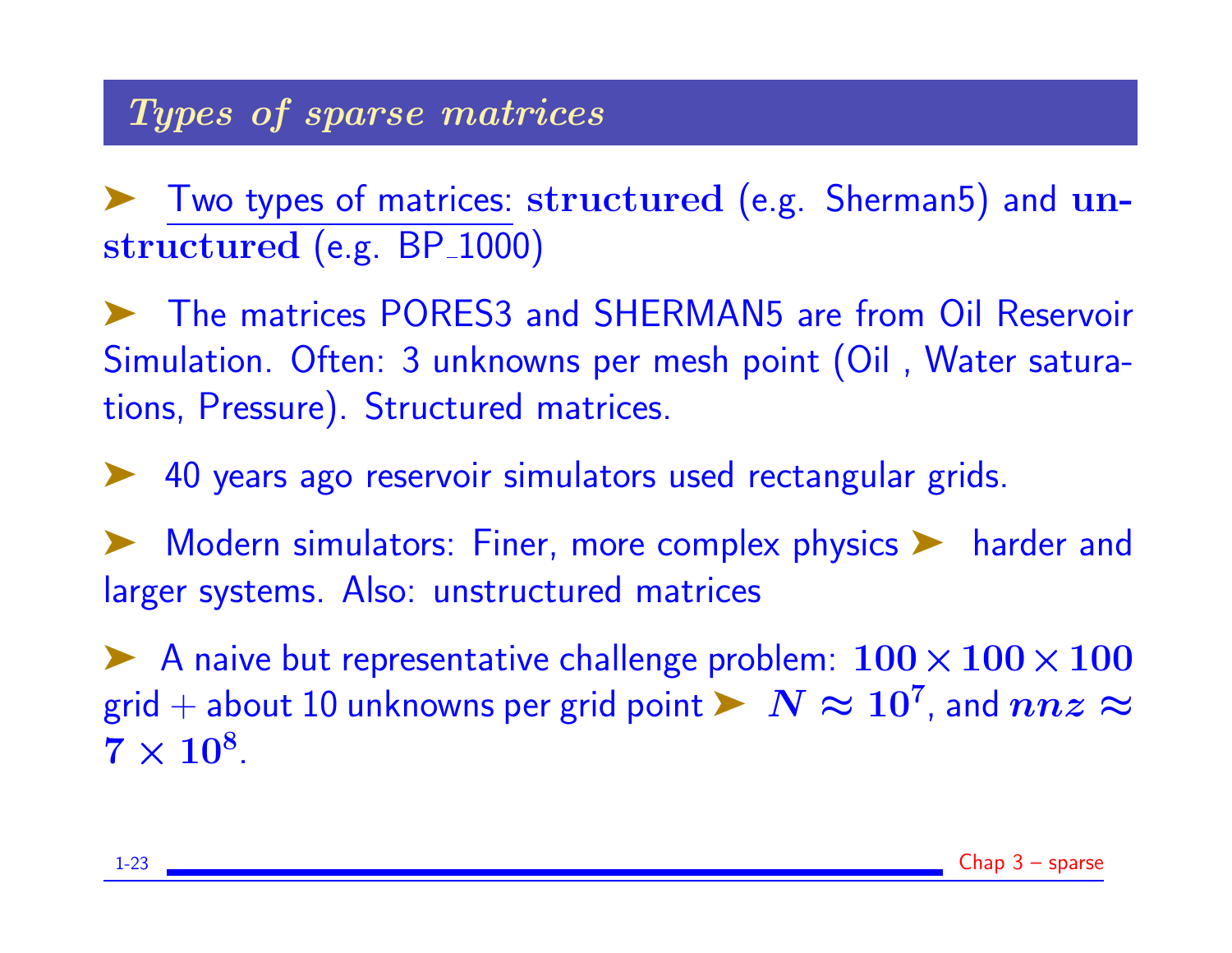## Solving sparse linear systems: existing methods

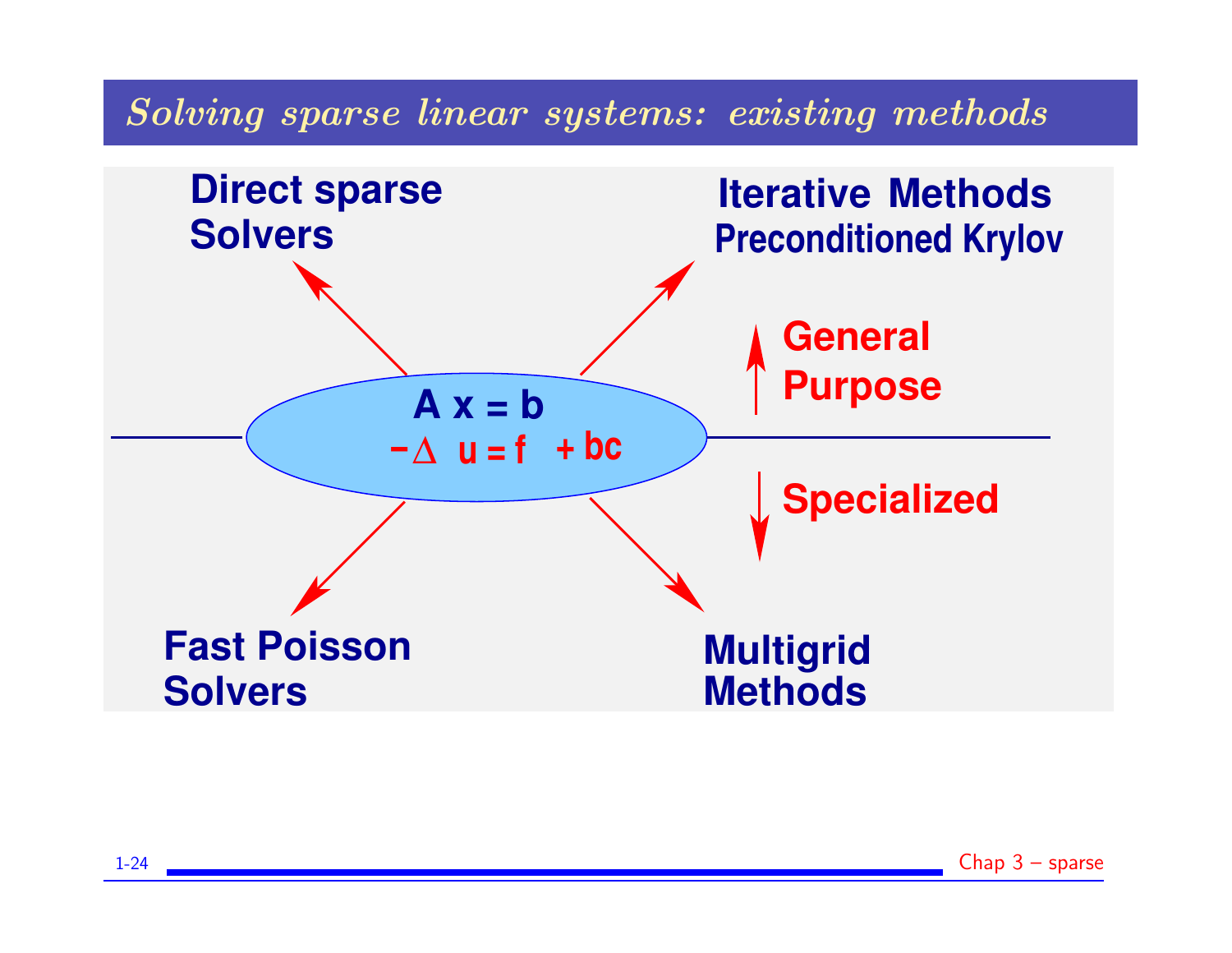Two types of methods for general systems:

Direct methods : based on sparse Gaussian eimination, sparse Cholesky,..

➤ Iterative methods: compute a sequence of iterates which converge to the solution - preconditioned Krylov methods..

Remark: These two classes of methods have always been in competition.

► 40 years ago solving a system with  $n = 10,000$  was a challenge

Now you can solve this in a fraction of a second on a laptop.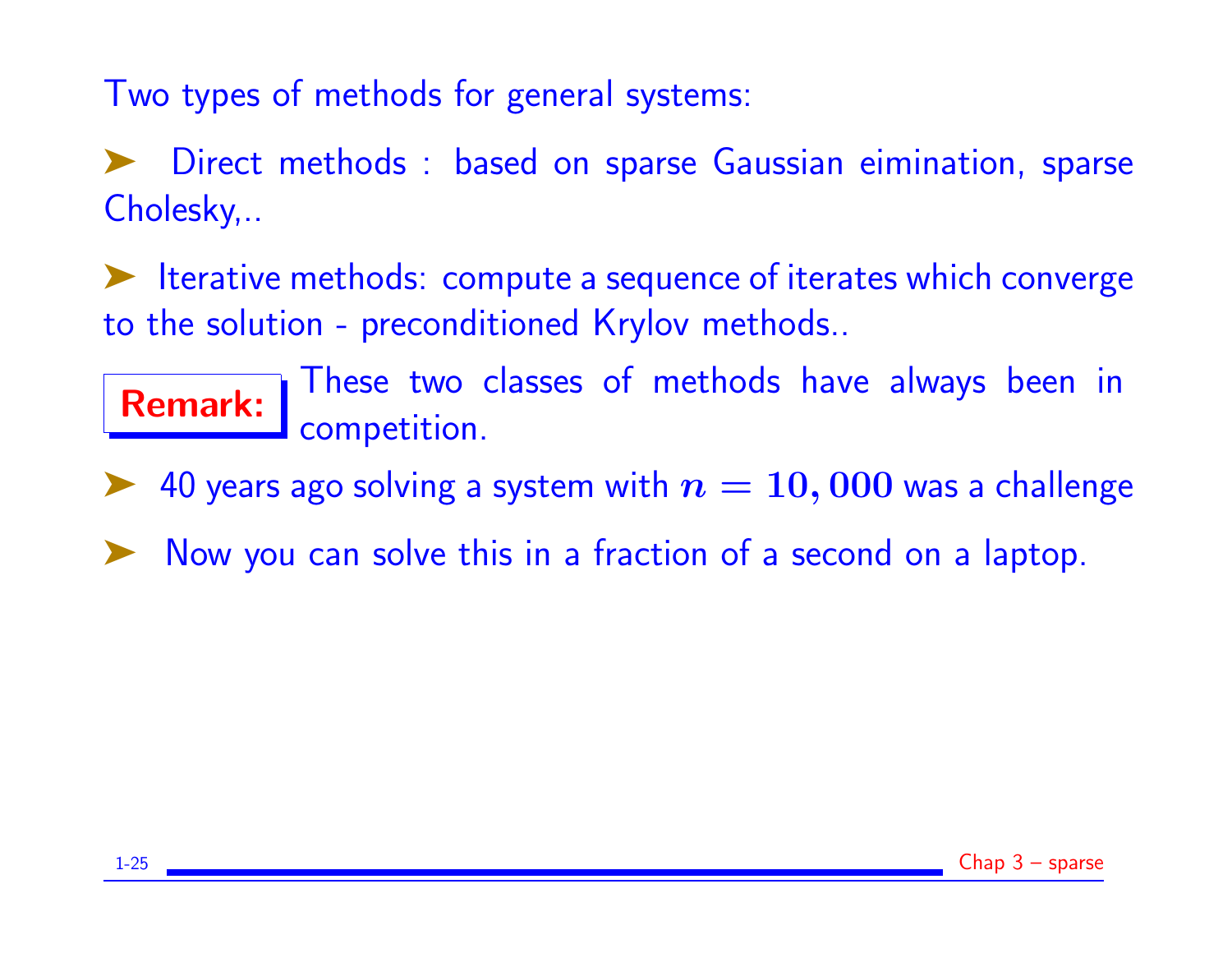➤ Sparse direct methods made huge gains in efficiency. As a result they are very competitive for 2-D problems.

➤ 3-D problems lead to more challenging systems [inherent to the underlying graph]

Difficulty:

- No robust 'black-box' iterative solvers.
- At issue: Robustness in conflict with efficiency.

➤ Iterative methods are starting to use some of the tools of direct solvers to gain 'robustness'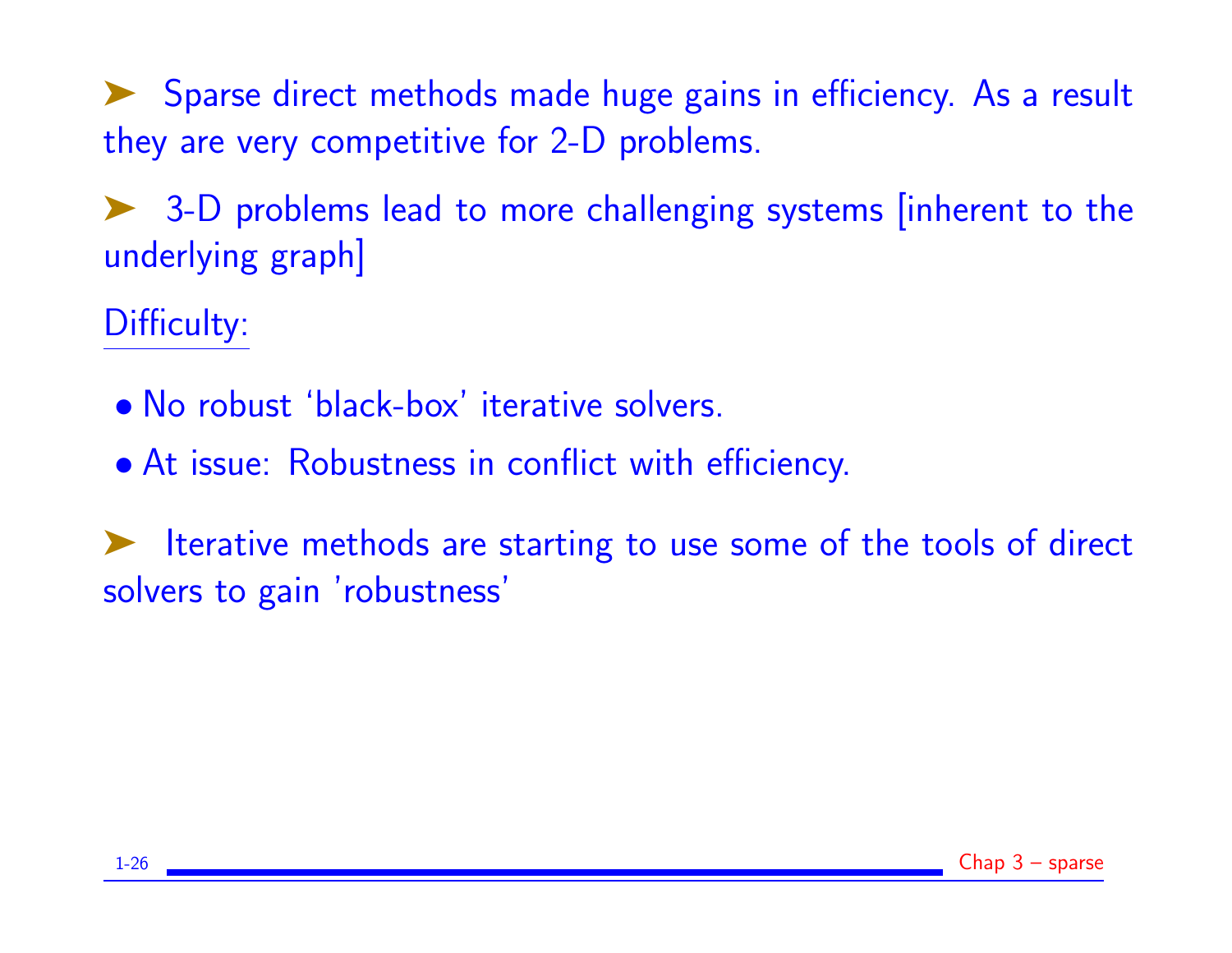

1. Direct solvers are often preferred for two-dimensional problems (robust and not too expensive).

2. Direct methods loose ground to iterative techniques for threedimensional problems, and problems with a large degree of freedom per grid point,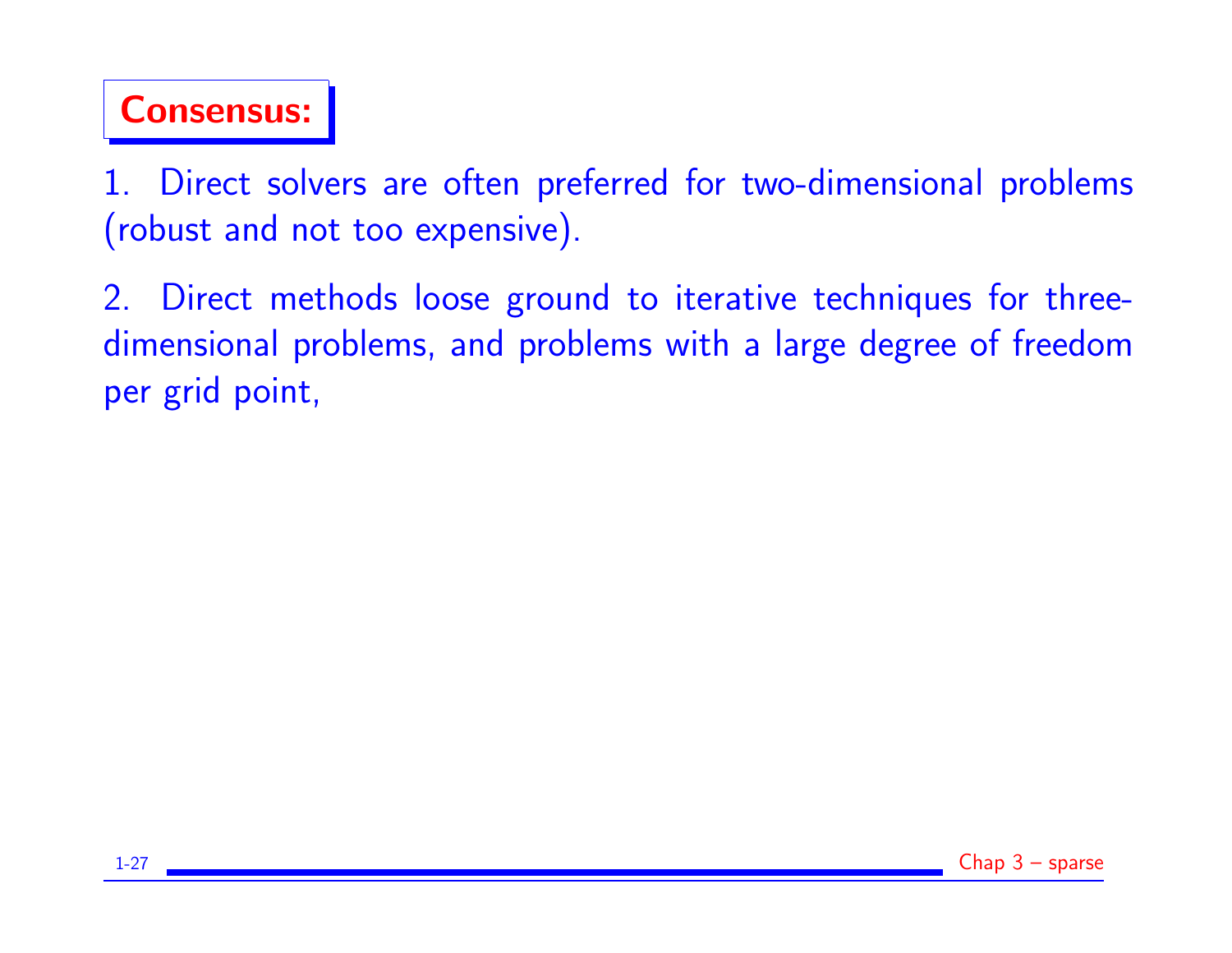Sparse matrices in matlab

Matlab supports sparse matrices to some extent.

Can define sparse objects by conversion

$$
A = sparse(X) ; X = full(A)
$$

➤ Can show pattern

$$
\mathrm{spy}\left(\mathrm{X}\right)
$$

Define the analogues of ones, eye:

speye(n,m), spones(pattern)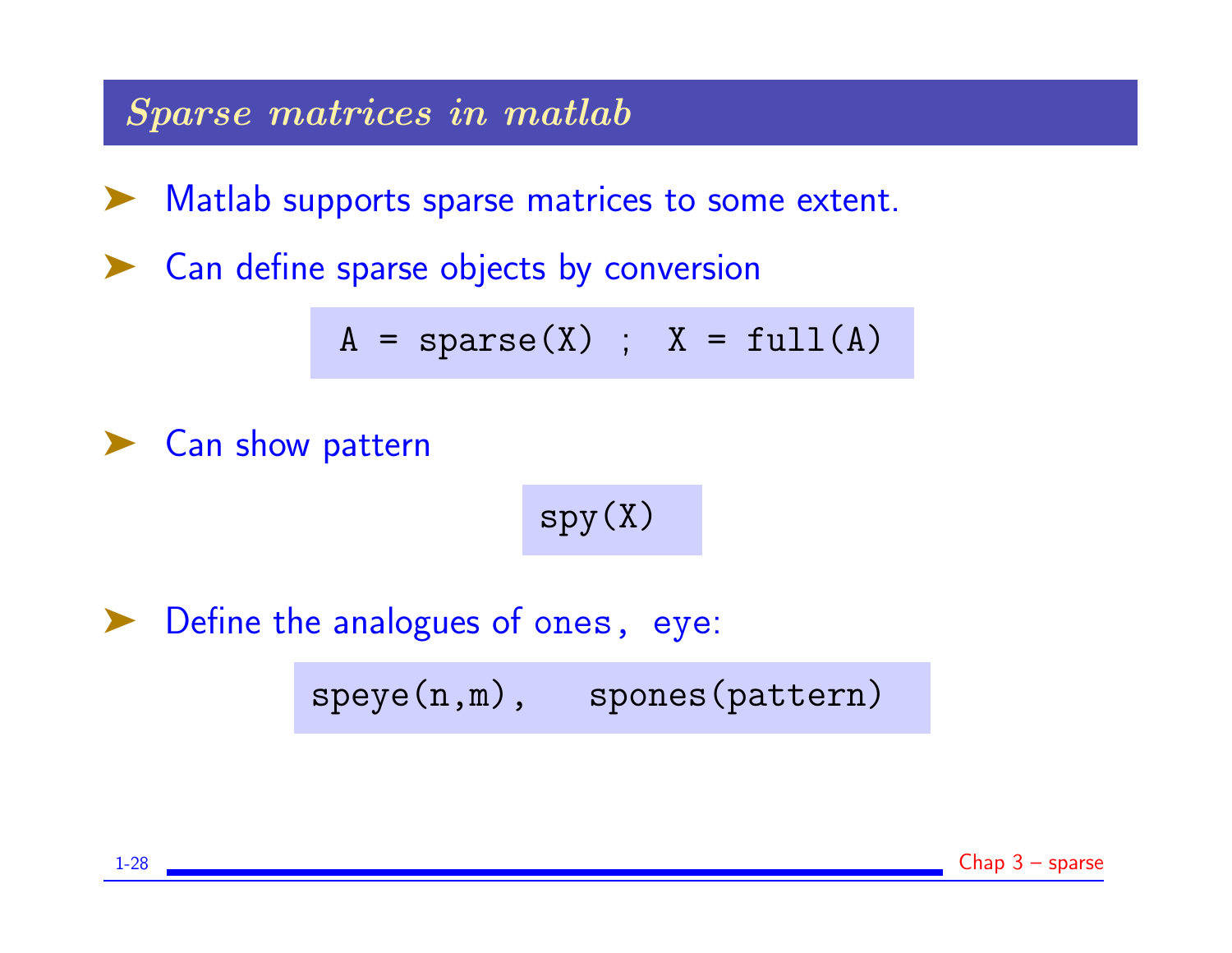▶ A few reorderings functions provided.. [will be studied in detail later] symrcm, symamd, colamd, colperm ▶ Random sparse matrix generator:  $sprand(S)$  or  $sprand(m,n, density)$ (also textttsprandn(...) ) ➤ Diagonal extractor-generator utility: spdiags(A) , spdiags(B,d,m,n) ▶ Other important functions: spalloc(..) , find(..)

1-29 Chap 3 – sparse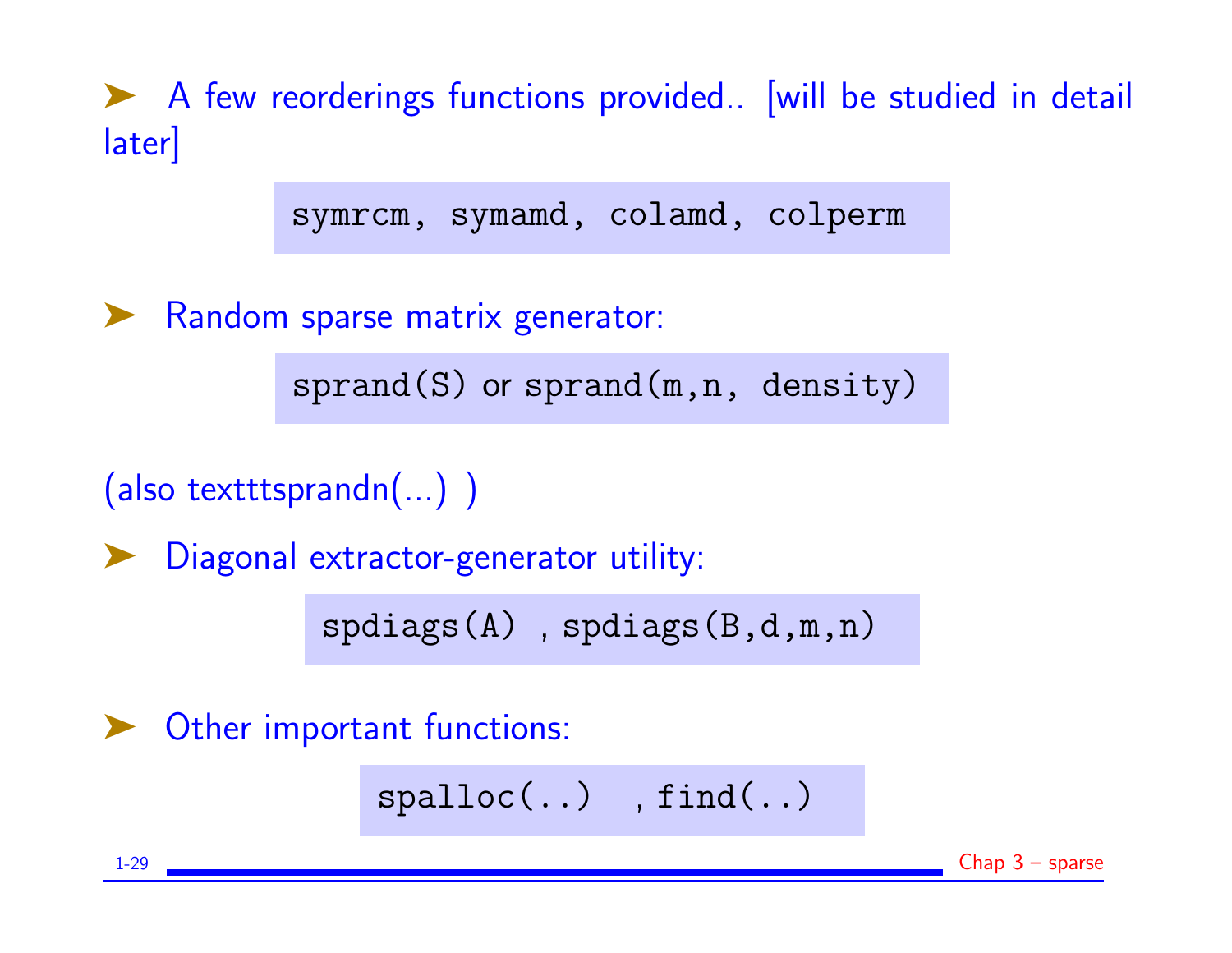## Graph Representations of Sparse Matrices

➤ Graph theory is a fundamental tool in sparse matrix techniques.

DEFINITION. A graph G is defined as a pair of sets  $G = (V, E)$ with  $E \subset V \times V$ . So G represents a binary relation. The graph is undirected if the binary relation is reflexive. It is directed otherwise. V is the vertex set and E is the edge set.

**Example:** Given the numbers 5, 3, 9, 15, 16, show the two graphs representing the relations

R1: Either  $x < y$  or y divides x.

R2: x and y are congruent modulo 3. [ mod(x,3) = mod(y,3)]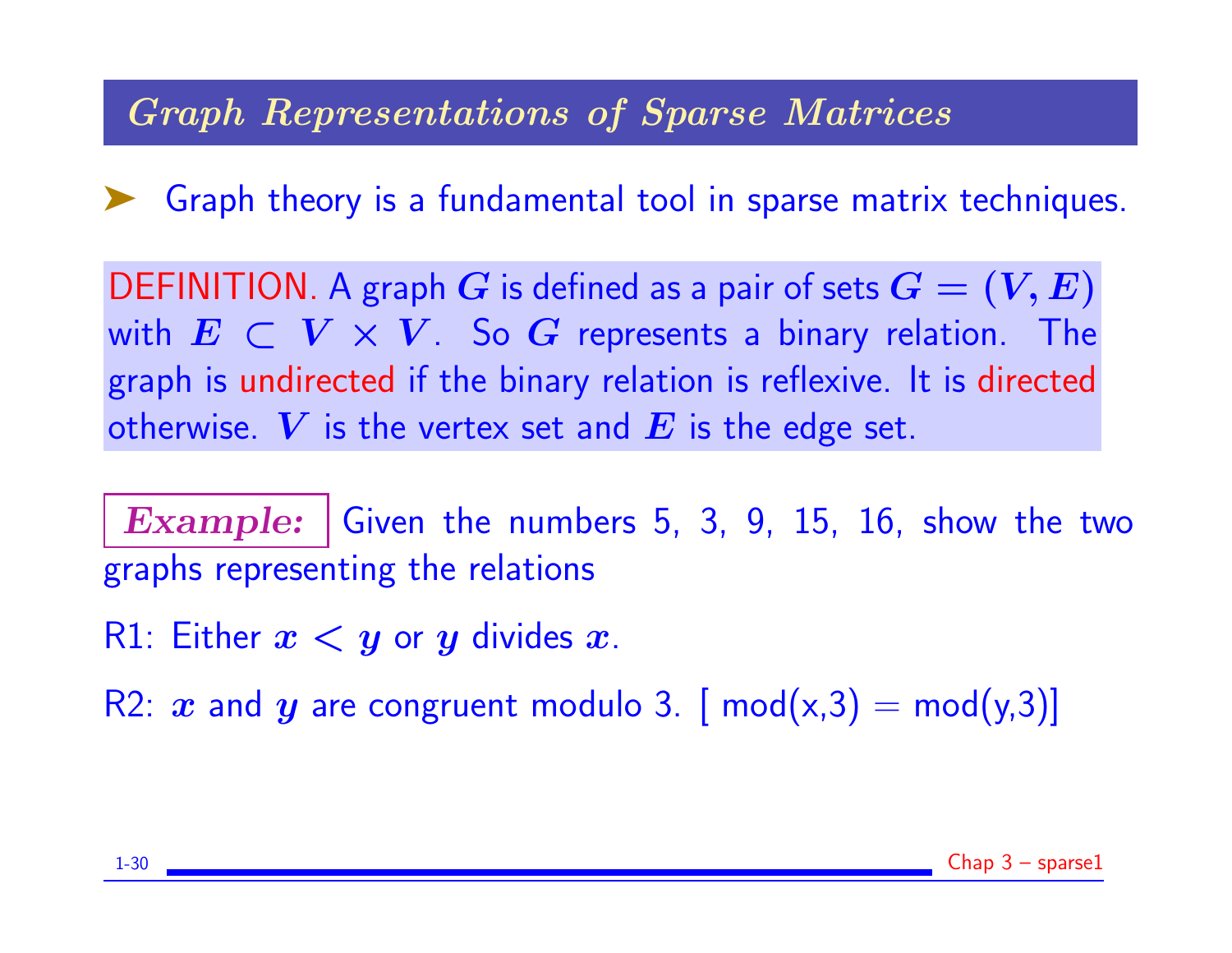Adjacency Graph  $G = (V, E)$  of an  $n \times n$  matrix  $A$ :

- Vertices  $V = \{1, 2, ..., n\}$ .
- Edges  $E = \{(i, j) | a_{ij} \neq 0\}.$

 $\triangleright$  Often self-loops  $(i, i)$  are not represented [because they are always there]

➤ Graph is undirected if the matrix has a symmetric structure:

 $a_{ij} \neq 0$  iff  $a_{ji} \neq 0$ .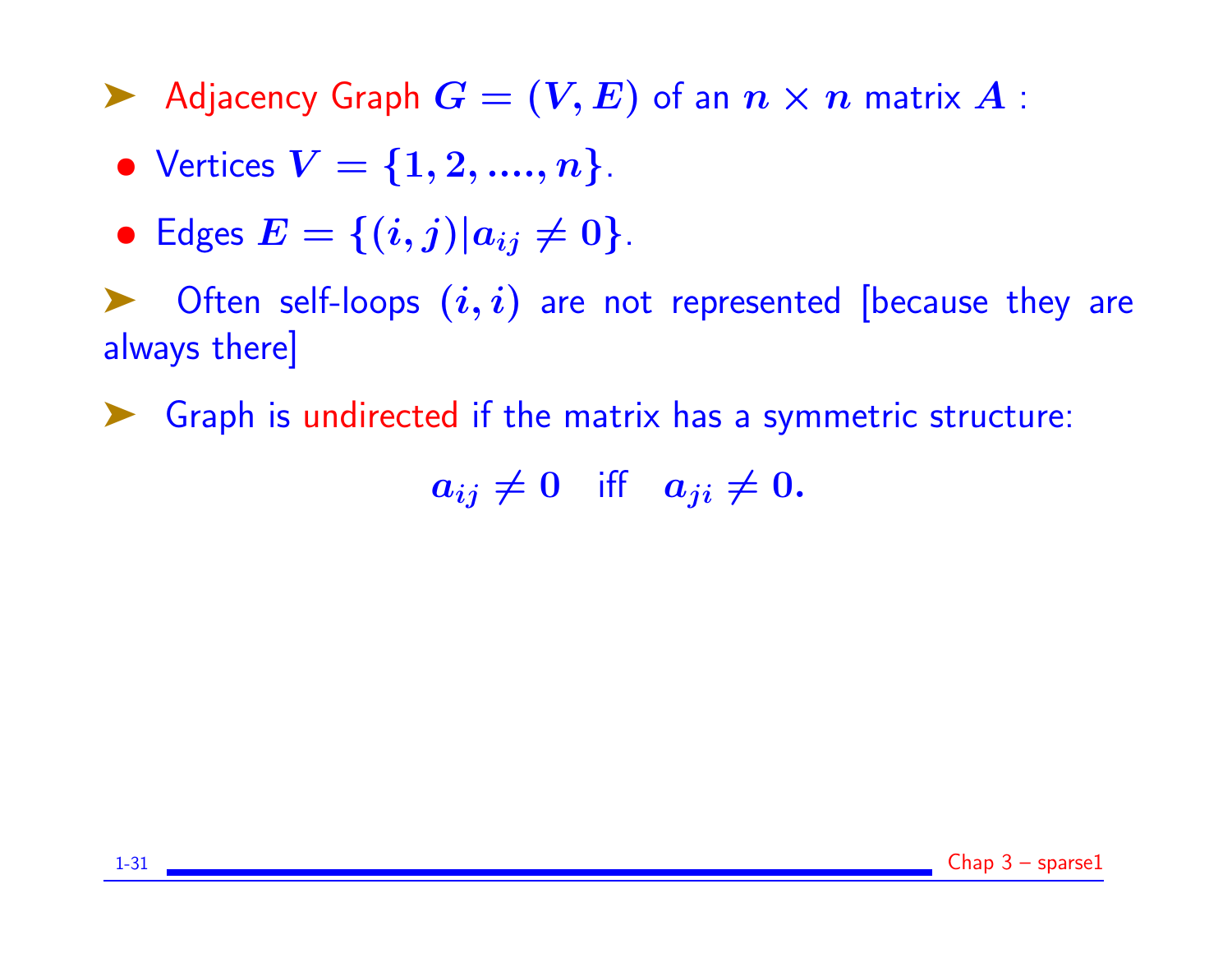





Example: (undirected graph)





1-32 Chap 3 – sparse1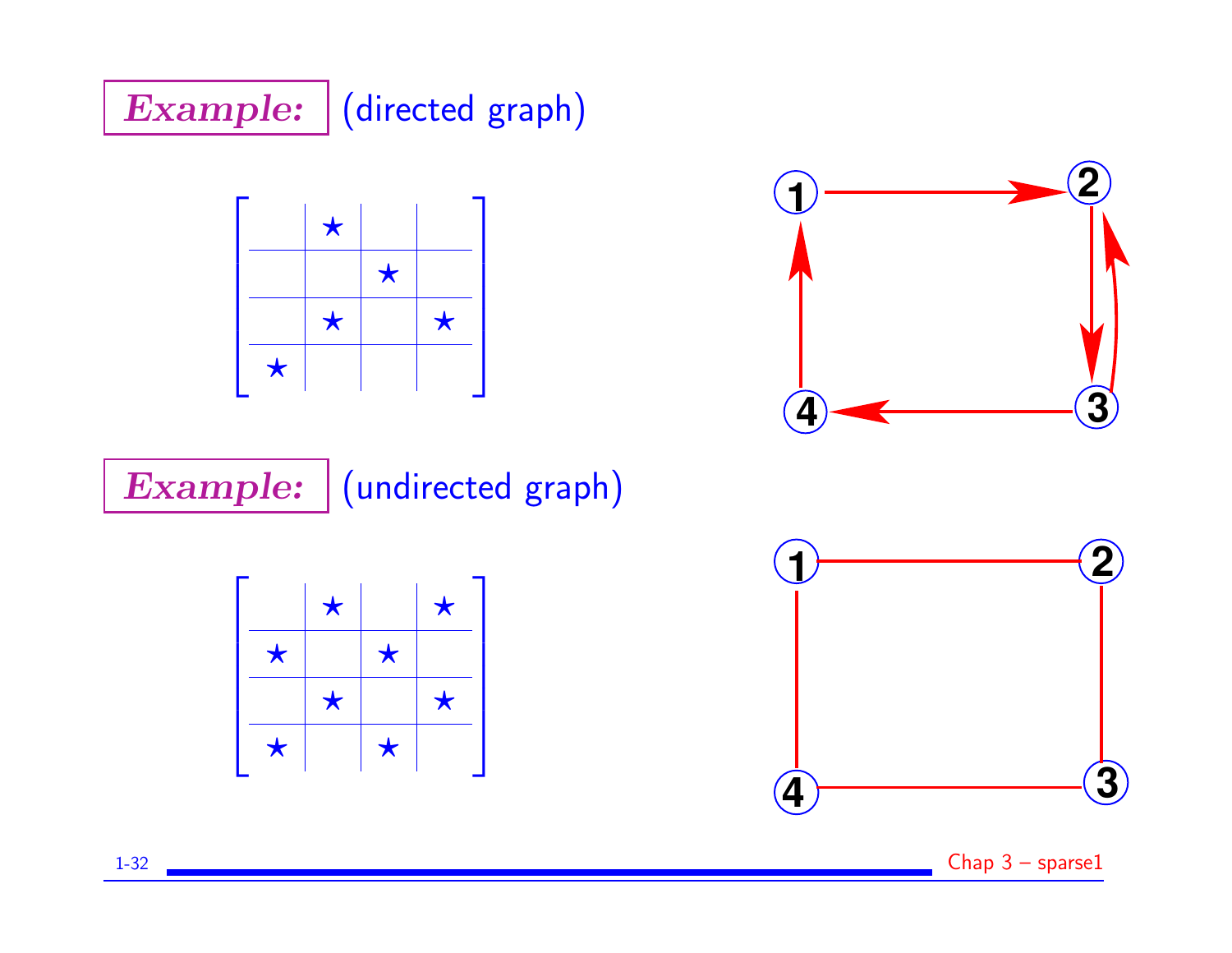## **E** Adjacency graph of:

$$
A = \begin{bmatrix} \star & \star & \star & \star \\ \star & \star & \star & \star \\ \star & \star & \star & \star \\ \star & \star & \star & \star \\ \star & \star & \star & \star \end{bmatrix}.
$$

- **E** Graph of a tridiagonal matrix? Of a dense matrix?
- **Ext** Recall what a star graph is. Show a matrix whose graph is a star graph. Consider two situations: Case when center node is labeled first and case when it is labeled last.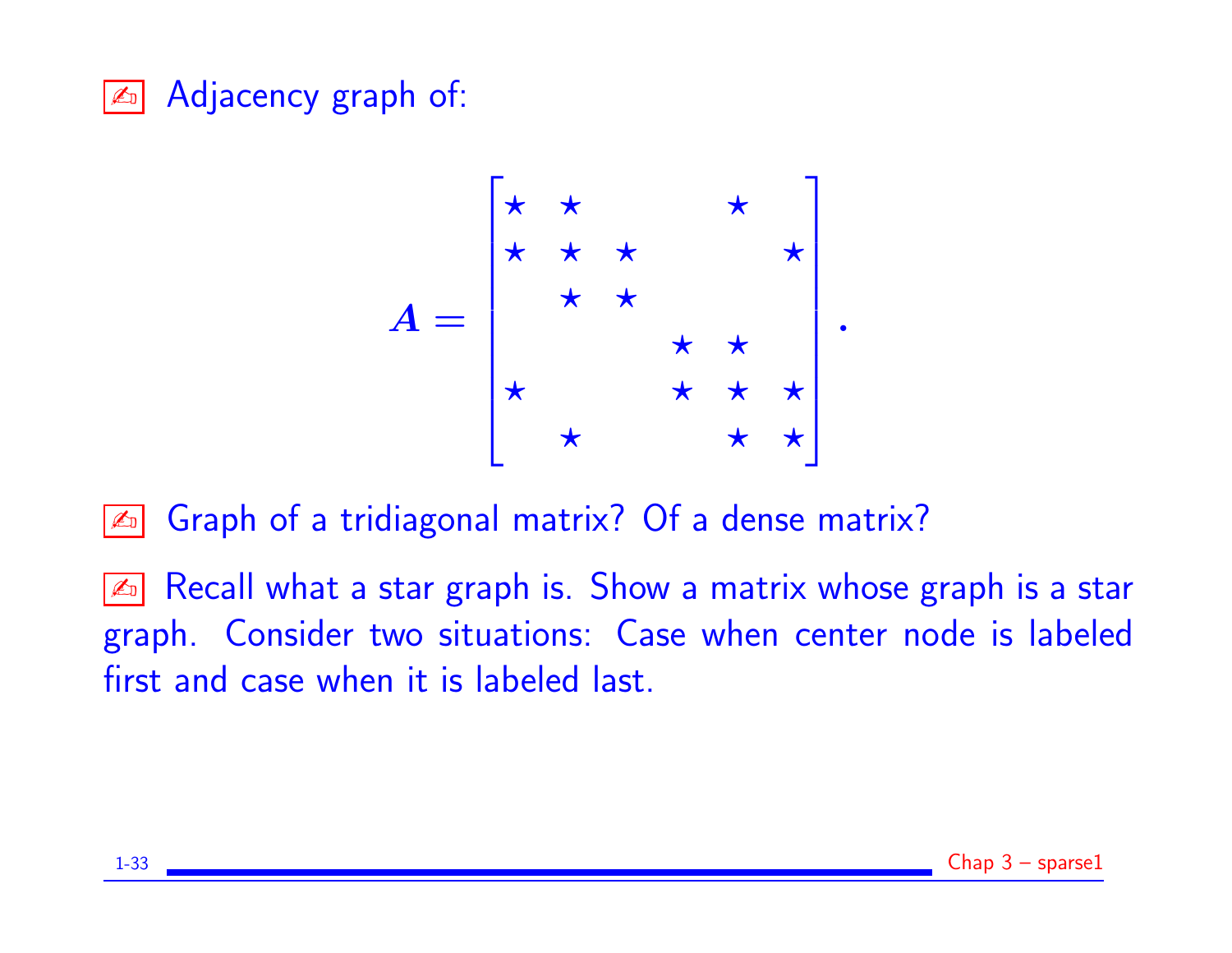- ▶ Note: Matlab now has a graph function.
- $\triangleright$  G = graph(A) creates adjacency graph from A
- $\blacktriangleright$   $G$  is a matlab class/
- $\blacktriangleright$  G. Nodes will show the vertices of  $G$
- ➤ G.Edges will show its edges.
- ➤ plot(G) will show a representation of the graph